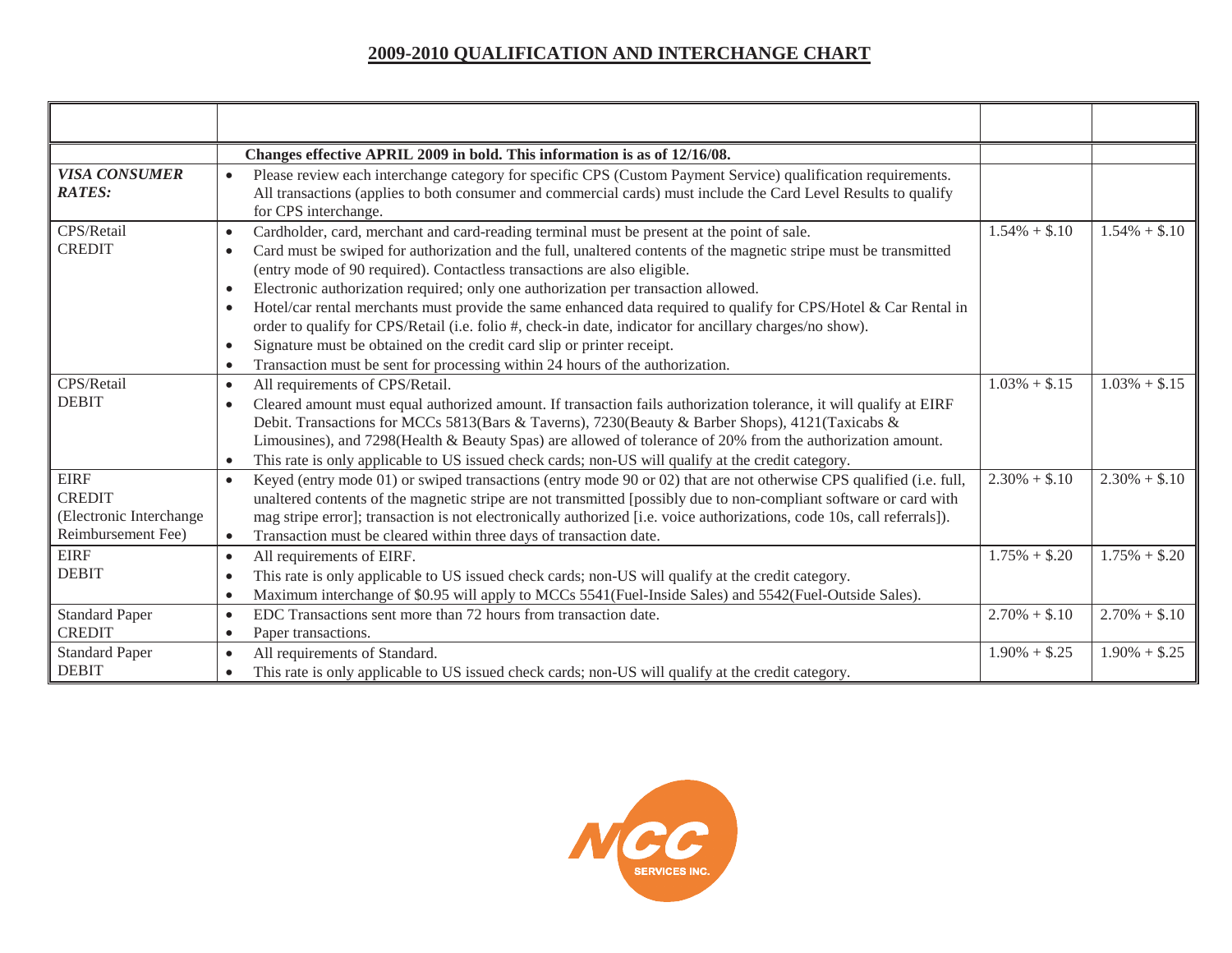| <b>VISA CONSUMER</b>         | PRIMARY QUALIFICATIONS                                                                                                         | <b>OCT 2008</b> | <b>APRIL 2009</b> |
|------------------------------|--------------------------------------------------------------------------------------------------------------------------------|-----------------|-------------------|
| <b>RATES(cont):</b>          |                                                                                                                                | <b>RATE</b>     | <b>RATE</b>       |
| <b>CPS/Retail Restaurant</b> | Cardholder, card, merchant and card-reading terminal must be present at the point of sale.<br>$\bullet$                        | $1.54\% + $.10$ | $1.54\% + $.10$   |
| <b>CREDIT</b>                | Card must be swiped for authorization and the full, unaltered contents of the magnetic stripe must be transmitted<br>$\bullet$ |                 |                   |
|                              | (entry mode of 90 required). Contactless transactions are also eligible.                                                       |                 |                   |
|                              | Electronic authorization required; only one authorization per transaction allowed.<br>$\bullet$                                |                 |                   |
|                              | Applies to transactions with MCCs 5812(Restaurant) and 5814(Fast Food).<br>$\bullet$                                           |                 |                   |
|                              | Signature must be obtained on the credit card slip or printer receipt.<br>$\bullet$                                            |                 |                   |
|                              | Transaction must be sent for processing within 24 hours of the authorization.<br>$\bullet$                                     |                 |                   |
| <b>CPS/Retail Restaurant</b> | All requirements of CPS/Retail Restaurant.<br>$\bullet$                                                                        | $1.19\% + $.10$ | $1.19\% + $.10$   |
| <b>DEBIT</b>                 | This rate is only applicable to US issued check cards; non-US will qualify at the credit category.<br>$\bullet$                |                 |                   |
| CPS/Small Ticket             | Applies only to MCCs 4111(Local Commuter Transport), 4121(Taxicabs & Limousines), 5541(Fuel-Inside<br>$\bullet$                | $1.65\% + $.04$ | $1.65\% + $.04$   |
| <b>CREDIT</b>                | Sales), 5812(Restaurants), 5814(Fast Food Restaurants), 7523(Parking Lots & Garages), 7832(Motion Picture                      |                 |                   |
|                              | Theaters), 7841(Video Rental Stores), 4131(Bus Lines), 4784(Tolls & Bridge Fees), 5994(News Dealers &                          |                 |                   |
|                              | Newsstands), 7211(Laundries-Family & Commercial), 7216(Dry Cleaners), 7338(Quick Copy, Reproduction &                          |                 |                   |
|                              | Blueprinting Service), 7542(Car Washes).                                                                                       |                 |                   |
|                              | Applies to Consumer Credit, including Rewards, Signature, and Infinite cards.                                                  |                 |                   |
|                              | Transaction must meet CPS/Retail requirements. Unattended transactions, ie kiosk, can qualify for this category if             |                 |                   |
|                              | all CPS requirements other than face to face are met.                                                                          |                 |                   |
|                              | Only applicable to transactions \$15 and under.<br>$\bullet$                                                                   |                 |                   |
|                              | For these transactions, merchant is not required to:                                                                           |                 |                   |
|                              | 1) Obtain the cardholder signature or 2) provide a transaction receipt, unless requested by the cardholder.                    |                 |                   |
| CPS/Small Ticket             | All requirements of CPS/ Small Ticket.<br>$\bullet$                                                                            | $1.55\% + $.04$ | $1.55\% + $.04$   |
| <b>DEBIT</b>                 | This rate is only applicable to US issued check cards; non-US will qualify at the credit category.                             |                 |                   |
| Visa No Signature            | Applies only to MCCs 4111(Local Commuter Transport), 4121(Taxicabs & Limousines), 4131 (Bus Lines),<br>$\bullet$               | N/A             | N/A               |
| Required Program             | 4784(Tolls & Bridge Fees), 5251(Hardware Stores), 5331(Variety Stores), 5411(Grocery Stores &                                  |                 |                   |
|                              | Supermarkets), 5441(Candy Stores), 5451(Dairy Products Stores), 5462(Bakeries), 5499(Misc Food Stores),                        |                 |                   |
|                              | 5541 (Service Stations), 5812 (Restaurants), 5814 (Fast Food Restaurants), 5912 (Drug Stores & Pharmacies),                    |                 |                   |
|                              | 5942(Book Stores), 5947(Gift, Card, Novelty & Souvenir Shops), 5994(News Dealers & Newsstands),                                |                 |                   |
|                              | 7211(Laundries-Family & Commercial), 7216(Dry Cleaners), 7338(Quick Copy, Reproduction & Blue printing                         |                 |                   |
|                              | Service), 7523(Parking Lots & Garages), 7542(Car Washes), 7832(Motion Picture Theaters), 7841(Video Rental                     |                 |                   |
|                              | Stores), 9402(Postal Services- Gov't only).                                                                                    |                 |                   |
|                              | Consumer and Commercial Cards are eligible.<br>٠                                                                               |                 |                   |
|                              | Only applicable for qualified CPS/Card Present transactions under \$25 (\$24.99 and less). For these transactions,             |                 |                   |
|                              | merchant is not required to obtain a cardholder's signature or provide a receipt unless requested by cardholder.               |                 |                   |
|                              | Chargeback protection from reason code 81(Fraudulent Transaction, Card Present Environment).                                   |                 |                   |
|                              | There is no interchange rate associated with this category; transactions will qualify for Visa's interchange rate              |                 |                   |
|                              | based on criteria met (i.e. Small Ticket, CPS/ Retail).                                                                        |                 |                   |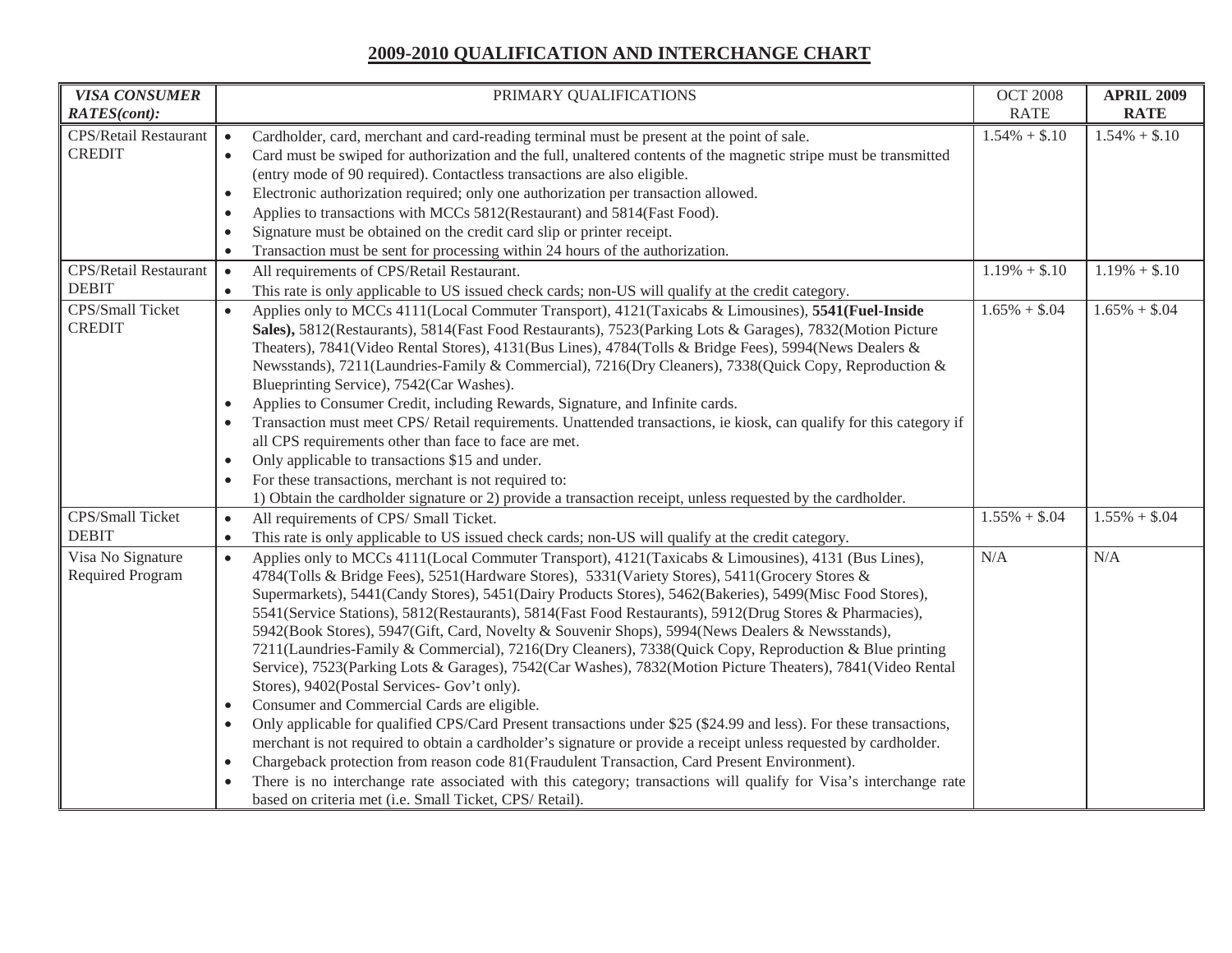| <b>VISA CONSUMER</b>                                                | PRIMARY QUALIFICATIONS                                                                                                                                                                                                                                                                                                                                                                                                                                                                                                                                                                                                                                                                                                                                                                                                                                                                                               | <b>OCT 2008</b> | <b>APRIL 2009</b> |
|---------------------------------------------------------------------|----------------------------------------------------------------------------------------------------------------------------------------------------------------------------------------------------------------------------------------------------------------------------------------------------------------------------------------------------------------------------------------------------------------------------------------------------------------------------------------------------------------------------------------------------------------------------------------------------------------------------------------------------------------------------------------------------------------------------------------------------------------------------------------------------------------------------------------------------------------------------------------------------------------------|-----------------|-------------------|
| <b>RATES(cont):</b>                                                 |                                                                                                                                                                                                                                                                                                                                                                                                                                                                                                                                                                                                                                                                                                                                                                                                                                                                                                                      | RATE            | <b>RATE</b>       |
| CPS/Retail 2 for Select<br><b>Emerging Markets</b><br><b>CREDIT</b> | Applies only to MCCs 9211, 9222, 9399(Government), 8211, 8220, 8299(School), 5960, 6300(Insurance), 4899<br>(Cable and Other Pay TV), 8398(Charities), 8351(Child Care), 5983(Fuel Dealers) and 5968(Subscriptions).<br>Applies to Consumer Credit, including Rewards, Signature, and Infinite cards.<br>$\bullet$<br>Must be electronically authorized. Transaction may be swiped or keyed and must be sent for processing within 24<br>hours of the authorization.<br>Transactions not meeting CPS requirements will not qualify and will be classified accordingly (i.e. EIRF, etc.).<br>MCC 5960 must meet CPS/Card Not Present requirements.<br>$\bullet$<br>AVS is not required for CPS/Retail 2. HOWEVER, if AVS is used, the transaction must meet requirements for<br>$\bullet$<br>CPS/ Card Not Present, CPS/E-Commerce or CPS/Retail Key Entry and the transaction will then qualify for<br>CPS/Retail 2. | $1.43\% + $.05$ | $1.43\% + $.05$   |
| CPS/Retail 2 for Select<br><b>Emerging Markets</b><br><b>DEBIT</b>  | All requirements of CPS/Retail 2.<br>This rate is only applicable to US issued check cards; non-US will qualify at the credit category.<br>$\bullet$                                                                                                                                                                                                                                                                                                                                                                                                                                                                                                                                                                                                                                                                                                                                                                 | $.80\% + $.25$  | $0.80\% + $.25$   |
| CPS/Utility<br><b>CREDIT</b>                                        | Applies ONLY to MCC 4900(Utility). MCC 4900 includes utilities such as water, gas, waste management and<br>$\bullet$<br>electricity. Visa does not consider heating oil and propane eligible for the Utility rate.<br>Registration Required. Forms available on focus/37.<br>Applies to Consumer Credit, including Rewards, Signature, and Infinite cards.<br>$\bullet$<br>Transactions must meet CPS Requirements.<br>$\bullet$<br>Must be electronically authorized. Transaction may be swiped or keyed.<br>Transactions not meeting CPS requirements will not qualify and will be classified accordingly (i.e. EIRF, etc.).                                                                                                                                                                                                                                                                                       | \$0.75          | \$0.75            |
| CPS/Utility<br><b>DEBIT</b>                                         | All Requirements of CPS Utility.<br>$\bullet$<br>This rate is applicable to US issued check cards; non US will qualify at the credit category.                                                                                                                                                                                                                                                                                                                                                                                                                                                                                                                                                                                                                                                                                                                                                                       | \$0.75          | \$0.75            |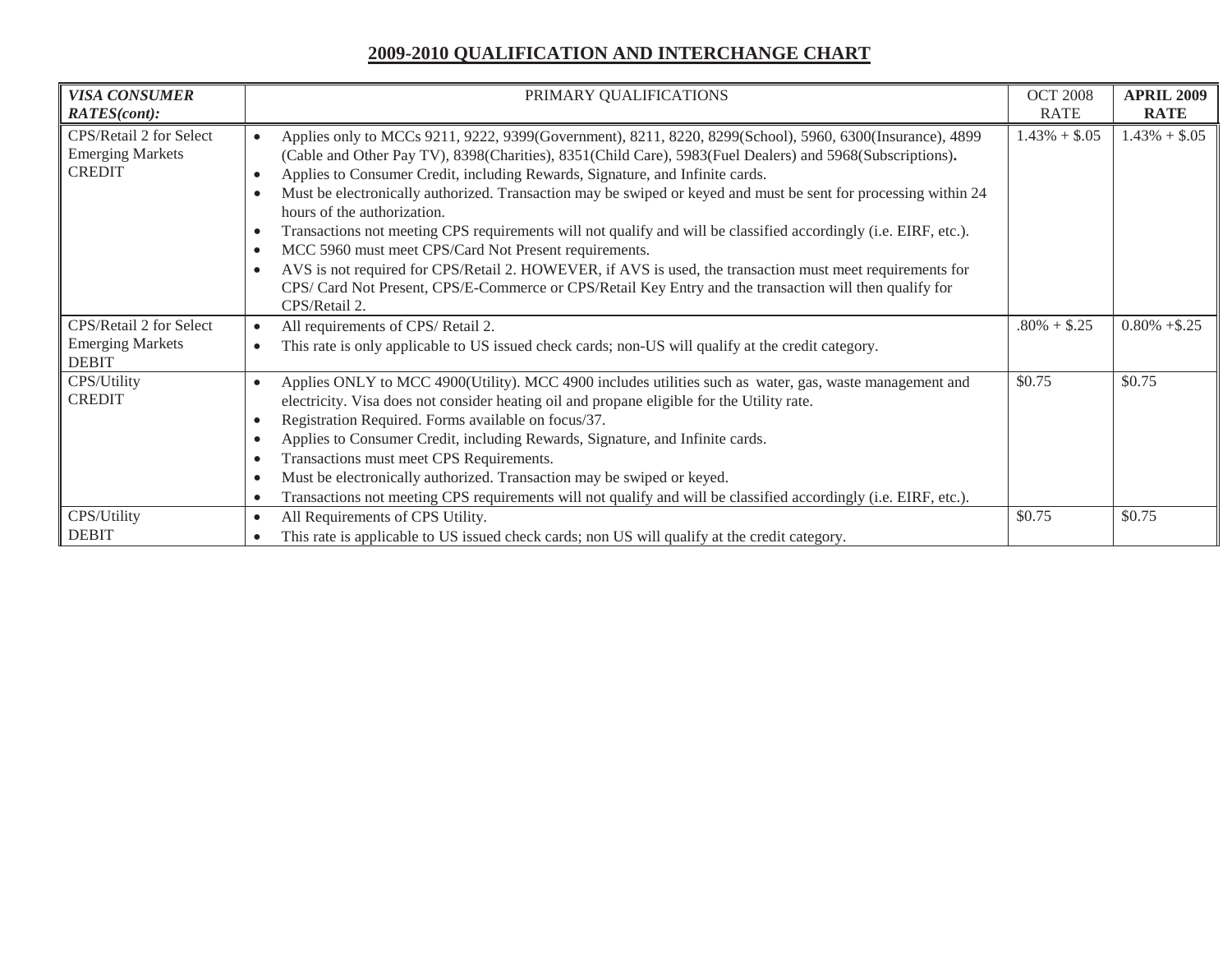| <b>VISA CONSUMER</b>      | PRIMARY QUALIFICATIONS                                                                                                                                                        | <b>OCT 2008</b> | <b>APRIL 2009</b> |
|---------------------------|-------------------------------------------------------------------------------------------------------------------------------------------------------------------------------|-----------------|-------------------|
| RATES(cont):              |                                                                                                                                                                               | <b>RATE</b>     | <b>RATE</b>       |
| CPS/Debit Tax Payment-    | Applies to tax payment transactions including federal, state and property real estate tax payments.                                                                           | \$2.50          | \$2.50            |
| Transaction               | Transaction may be swiped or keyed; transaction must be CPS qualified.                                                                                                        |                 |                   |
| <b>DEBIT</b>              | Rate applies only to consumer debit product transactions; existing rates apply to credit and commercial<br>transactions.                                                      |                 |                   |
|                           | If a service or convenience fee is assessed, it may not exceed \$3.95. No interchange will be applied to the service                                                          |                 |                   |
|                           | and convenience fee if it meets defined requirements.                                                                                                                         |                 |                   |
|                           | Merchant registration and additional acceptance requirements apply. Info and forms on focus/37.                                                                               |                 |                   |
| CPS/Debit Tax Payment-    | Applies to qualified service fees assessed to cardholders for tax payment transactions including federal, state and                                                           | \$0.00          | \$0.00            |
| Service Fee               | property real estate tax payments.                                                                                                                                            |                 |                   |
| <b>DEBIT</b>              | Transaction may be swiped or keyed; transaction must be CPS qualified.                                                                                                        |                 |                   |
|                           | Rate applies only to consumer debit product transactions; existing interchange rates apply to credit and commercial<br>transactions.                                          |                 |                   |
|                           | If a service or convenience fee is assessed, it may not exceed \$3.95. No interchange will be applied to the service<br>and convenience fee if it meets defined requirements. |                 |                   |
|                           | Merchant registration and additional acceptance requirements apply. Info and forms on focus/37.<br>$\bullet$                                                                  |                 |                   |
| <b>CPS Debt Repayment</b> | Applies to MCCs 6012(Financial Institutions-Merchandise and Services) and 6051(Non-Financial Institutions-<br>$\bullet$                                                       | $0.35%$ +       | $0.35%$ +         |
| Program                   | Foreign Currency Money Orders (Not Wire Transfer) and Travelers Cheques).                                                                                                     | \$0.50          | \$0.50            |
| <b>DEBIT</b>              | Applies only to debt repayment transactions including auto loans, credit card, residential mortgage and                                                                       |                 |                   |
|                           | Merchants participating in this program can only accept Visa Debit Cards only. Other Visa products will not be                                                                |                 |                   |
|                           | able to be accepted by the merchant. Interlink cards are not eligible for this program.                                                                                       |                 |                   |
|                           | No additional fee may be charged in addition to transaction amount.<br>$\bullet$                                                                                              |                 |                   |
|                           | Merchant registration and additional acceptance requirements apply. Info and forms on focus/37.                                                                               |                 |                   |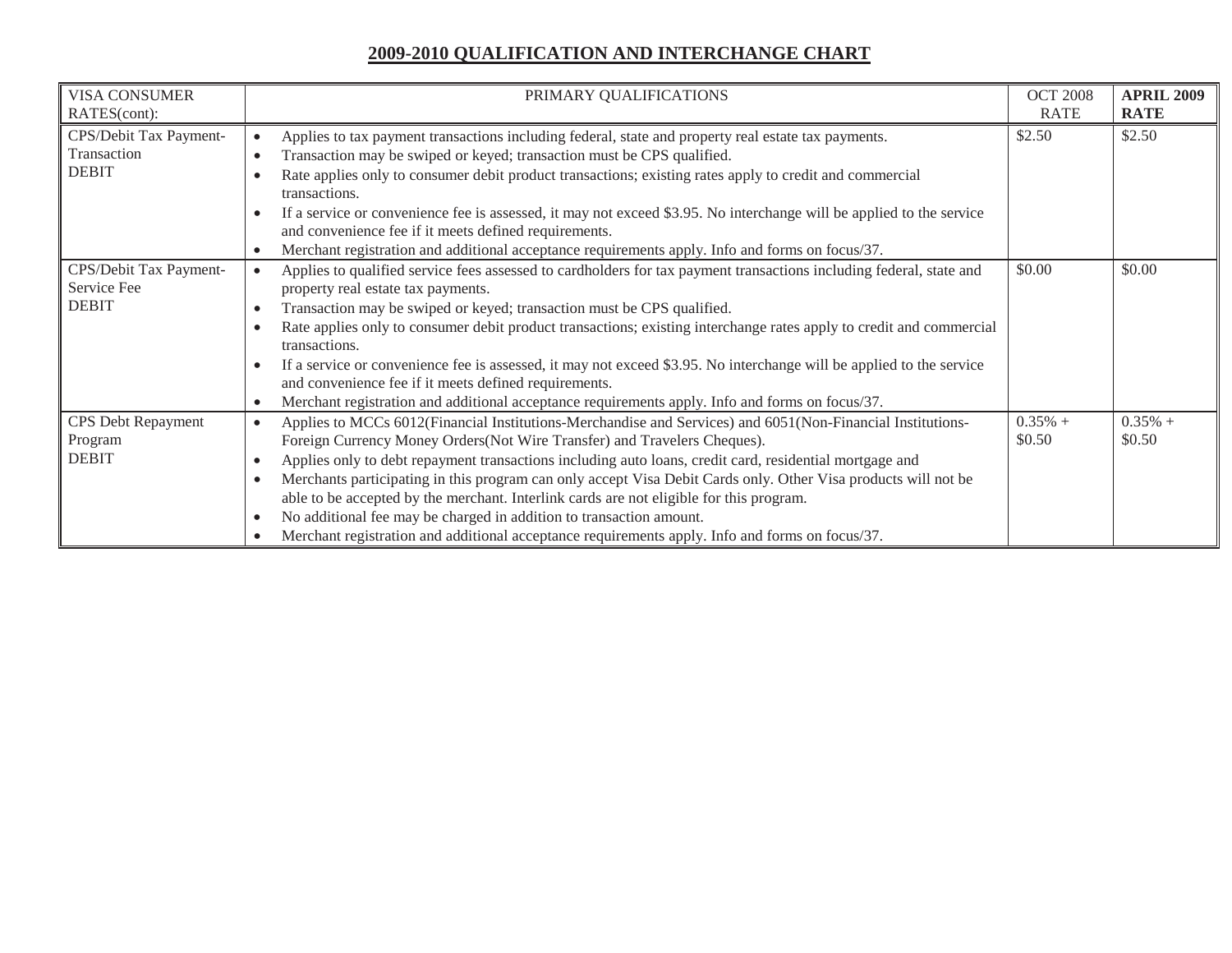| <b>VISA CONSUMER</b>                  | PRIMARY QUALIFICATIONS                                                                                                                                                                   | <b>OCT 2008</b> | <b>APRIL 2009</b> |
|---------------------------------------|------------------------------------------------------------------------------------------------------------------------------------------------------------------------------------------|-----------------|-------------------|
| <b>RATES(cont):</b>                   |                                                                                                                                                                                          | <b>RATE</b>     | <b>RATE</b>       |
| CPS/Retail                            | THIS RATE IS ONLY FOR FACE-TO-FACE TRANSACTIONS THAT HAVE A CARD PRESENT                                                                                                                 | $1.85\% + $.10$ | $1.80\% + $.10$   |
| Key-Entry                             | BUT FAIL MAG SWIPE ATTEMPT.                                                                                                                                                              |                 |                   |
| <b>CREDIT</b>                         | Cardholder, card, merchant and card-reading terminal must be present at the point of sale; cardholder signature                                                                          |                 |                   |
|                                       | must be obtained.                                                                                                                                                                        |                 |                   |
|                                       | Must meet all CPS/Retail requirements, except for reading and transmitting the entire, unaltered contents of the                                                                         |                 |                   |
|                                       | magnetic stripe.                                                                                                                                                                         |                 |                   |
|                                       | Transaction is keyed and has entry mode of 01.<br>$\bullet$                                                                                                                              |                 |                   |
|                                       | Address Verification Service (AVS) is performed at time of authorization and a full match response must be                                                                               |                 |                   |
|                                       | received on the cardholder's billing zip code.                                                                                                                                           |                 |                   |
|                                       | MCCs 5542(AFD), Direct Marketing MCCs 5960, 5962, 5964-5969, are not eligible to receive the CPS/Retail                                                                                  |                 |                   |
| CPS/Retail                            | Key-Entry interchange rate. Quasi-cash and cardholder-activated transactions are also not eligible for this rate.                                                                        | $1.60\% + $.15$ | $1.60\% + $.15$   |
| Key-Entry DEBIT                       | All requirements of CPS/Retail Key-Entry.<br>$\bullet$                                                                                                                                   |                 |                   |
|                                       | This rate is only applicable to US issued check cards; non-US will qualify at the credit category.<br>$\bullet$<br>THIS RATE IS ONLY FOR CARD NOT PRESENT MAIL/PHONE ORDER TRANSACTIONS. |                 | $1.80\% + $.10$   |
| CPS/Card Not Present<br><b>CREDIT</b> |                                                                                                                                                                                          | $1.85\% + $.10$ |                   |
|                                       | There can be only one electronic authorization or one authorization plus an authorization reversal to make the<br>$\bullet$<br>authorization amount equal to the cleared amount.         |                 |                   |
|                                       | Address Verification Service (AVS) must be performed on the cardholder's billing 5 digit zip code; a match is not<br>$\bullet$                                                           |                 |                   |
|                                       | required.                                                                                                                                                                                |                 |                   |
|                                       | Transaction must be cleared within 2 days.<br>$\bullet$                                                                                                                                  |                 |                   |
|                                       | Transaction date is the ship date and must be no later than seven days after the authorization date.<br>$\bullet$                                                                        |                 |                   |
|                                       | Cleared amount is equal to authorized amount.<br>$\bullet$                                                                                                                               |                 |                   |
|                                       | Customer service telephone number required in clearing record.                                                                                                                           |                 |                   |
|                                       | Customer order number required in clearing record.<br>$\bullet$                                                                                                                          |                 |                   |
| CPS/Card Not Present                  | All requirements of CPS/Card Not Present.<br>$\bullet$                                                                                                                                   | $1.60\% + $.15$ | $1.60\% + $.15$   |
| <b>DEBIT</b>                          | This rate is only applicable to US issued check cards; non-US will qualify at the credit category.<br>$\bullet$                                                                          |                 |                   |
| CPS/Electronic                        | THIS RATE IS ONLY FOR CARD NOT PRESENT INTERNET TRANSACTIONS.                                                                                                                            | $1.85\% + $.10$ | $1.80\% + $.10$   |
| Commerce                              | In addition to same requirements for CPS/Card Not Present, transaction must be properly identified as E-<br>$\bullet$                                                                    |                 |                   |
| (E-Commerce) Basic                    | Commerce.                                                                                                                                                                                |                 |                   |
| <b>CREDIT</b>                         | Customer service telephone number, e-mail address or merchant URL required in clearing record.<br>$\bullet$                                                                              |                 |                   |
| CPS/E-Commerce Basic                  | All requirements of CPS/Electronic Commerce Basic.<br>$\bullet$                                                                                                                          | $1.60\% + $.15$ | $1.60\% + $.15$   |
| <b>DEBIT</b>                          | This rate is only applicable to US issued check cards; non-US will qualify at the credit category.<br>$\bullet$                                                                          |                 |                   |
| CPS/E-Commerce-                       | All requirements of CPS/Electronic Commerce Basic.<br>$\bullet$                                                                                                                          | $1.80\% + $.10$ | $1.80\% + $.10$   |
| Preferred                             | Applies to consumer Credit, including Rewards, Signature, and Infinite cards.<br>$\bullet$                                                                                               |                 |                   |
| <b>CREDIT</b>                         | Secure E-Commerce transaction utilizing 3-D secure processing (Verified by Visa).<br>$\bullet$                                                                                           |                 |                   |
| CPS/E-Commerce                        | All requirements of CPS/Electronic Commerce Preferred.<br>$\bullet$                                                                                                                      | $1.55\% + $.15$ | $1.55\% + $.15$   |
| Preferred DEBIT                       | This rate is only applicable to US issued check cards; non-US will qualify at the credit category.<br>$\bullet$                                                                          |                 |                   |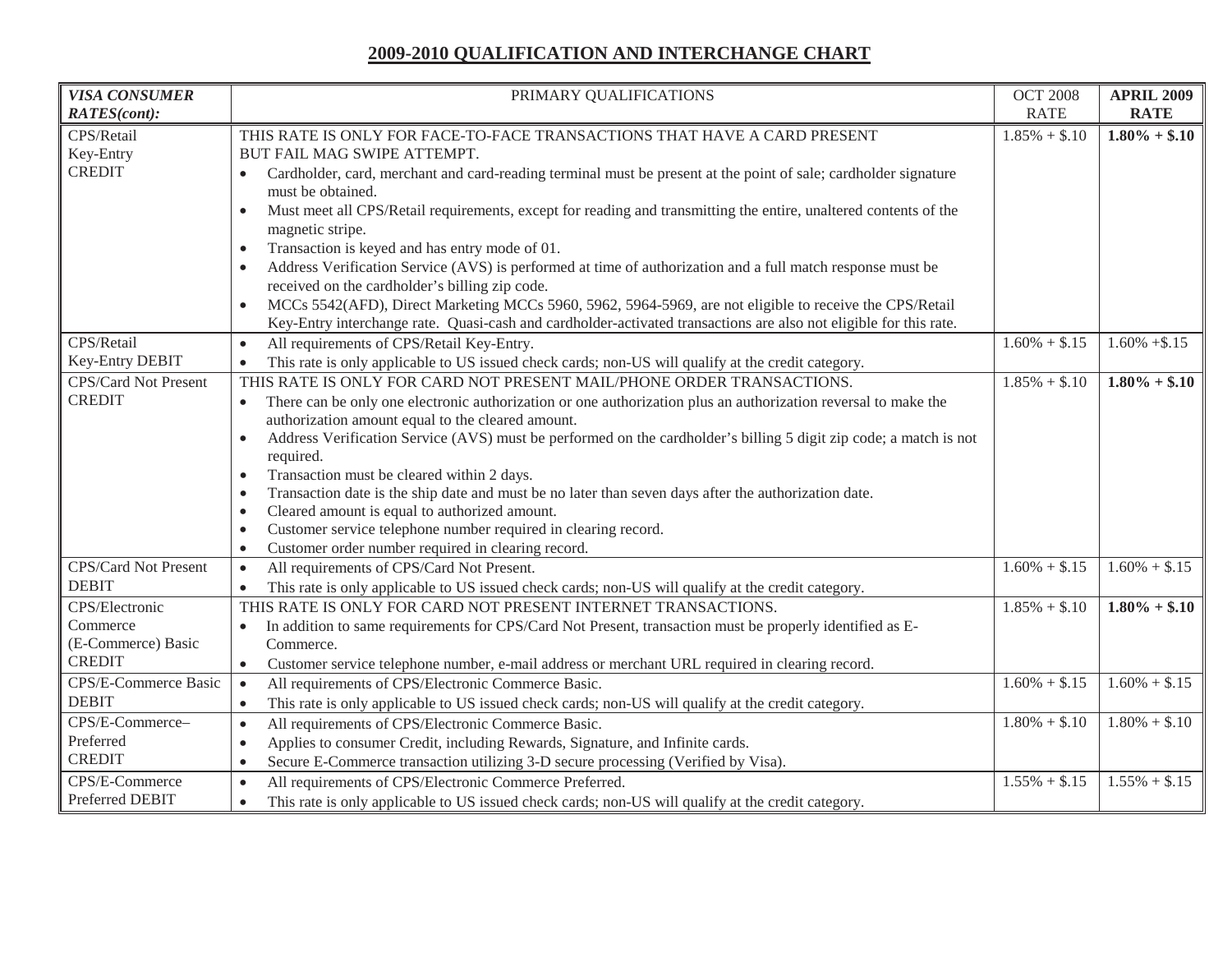| <b>VISA CONSUMER</b>      | PRIMARY QUALIFICATIONS                                                                                                         | <b>OCT 2008</b>        | <b>APRIL 2009</b>      |
|---------------------------|--------------------------------------------------------------------------------------------------------------------------------|------------------------|------------------------|
| RATES(cont):              |                                                                                                                                | <b>RATE</b>            | <b>RATE</b>            |
| CPS/Supermarket           | Must be a qualified supermarket merchant. Applies only to MCC 5411.<br>$\bullet$                                               | $1.24\% + $.05$        | $1.24\% + $.05$        |
| <b>CREDIT</b>             | To qualify for the supermarket rate, ALL CPS/Retail requirements must be met.<br>$\bullet$                                     |                        |                        |
| CPS/Supermarket           | All requirements of CPS/Supermarket Credit Card.<br>$\bullet$                                                                  | $1.03\% + $.15$        | $1.03\% + $.15$        |
| <b>DEBIT</b>              | This rate is only applicable to US issued check cards; non-US will qualify at the credit category.<br>$\bullet$                | $(\$0.35 \text{ max})$ | $(\$0.35 \text{ max})$ |
| CPS/Retail Service        | Cardholder, card, merchant and card-reading terminal must be present at the point of sale.<br>$\bullet$                        | $1.43\% + $.10$        | $1.15\% + $0.25$       |
| Station                   | Card must be swiped for authorization and the full, unaltered contents of the magnetic stripe must be transmitted<br>$\bullet$ |                        |                        |
| <b>CREDIT</b>             | (entry mode of 90 required).                                                                                                   |                        |                        |
|                           | Electronic authorization required; only one authorization per transaction allowed.<br>$\bullet$                                |                        |                        |
|                           | Applies to transaction with MCC 5541(Fuel-Inside Sales)<br>$\bullet$                                                           |                        |                        |
|                           | Signature must be obtained on the credit card slip or printer receipt.<br>$\bullet$                                            |                        |                        |
|                           | Transaction must be sent for processing within 24 hours of the authorization.<br>$\bullet$                                     |                        |                        |
| CPS/Retail Service        | All requirements of CPS/Retail Service Station.<br>$\bullet$                                                                   | $.70\% + $.17$         | $.70\% + $.17$         |
| Station                   | This rate is only applicable to US issued check cards; non-US will qualify at the credit category.<br>$\bullet$                |                        | $(\$0.95 \text{ max})$ |
| <b>DEBIT</b>              |                                                                                                                                |                        |                        |
| CPS/Automated Fuel        | Only one electronic authorization per transaction and entry mode of 90 required.<br>$\bullet$                                  | $1.50\% + $.05$        | $1.15\% + $0.25$       |
| Dispenser                 | Transaction must be sent for processing within 24 hours of the authorization.                                                  |                        |                        |
| <b>CREDIT</b>             | Market-specific requirements:                                                                                                  |                        |                        |
|                           | \$1 status check required.                                                                                                     |                        |                        |
|                           | The cleared amount must be $\boxtimes$ \$125. Chargeback rules support transactions $\boxtimes$ \$75.                          |                        |                        |
|                           | Merchant name and location must be provided in authorization record.                                                           |                        |                        |
|                           | Although not an interchange requirement at this time, partial authorization support is required for MCC                        |                        |                        |
|                           | 5542(AFD) effective October 2009.                                                                                              |                        |                        |
| CPS/Automated Fuel        | All requirements of CPS/Automated Fuel Dispenser (AFD).<br>$\bullet$                                                           | $.70\% + $.17$         | $.70\% + $.17$         |
| Dispenser<br><b>DEBIT</b> | This rate is only applicable to US issued check cards; non-US will qualify at the credit category.<br>$\bullet$                |                        | $(\$0.95 \text{ max})$ |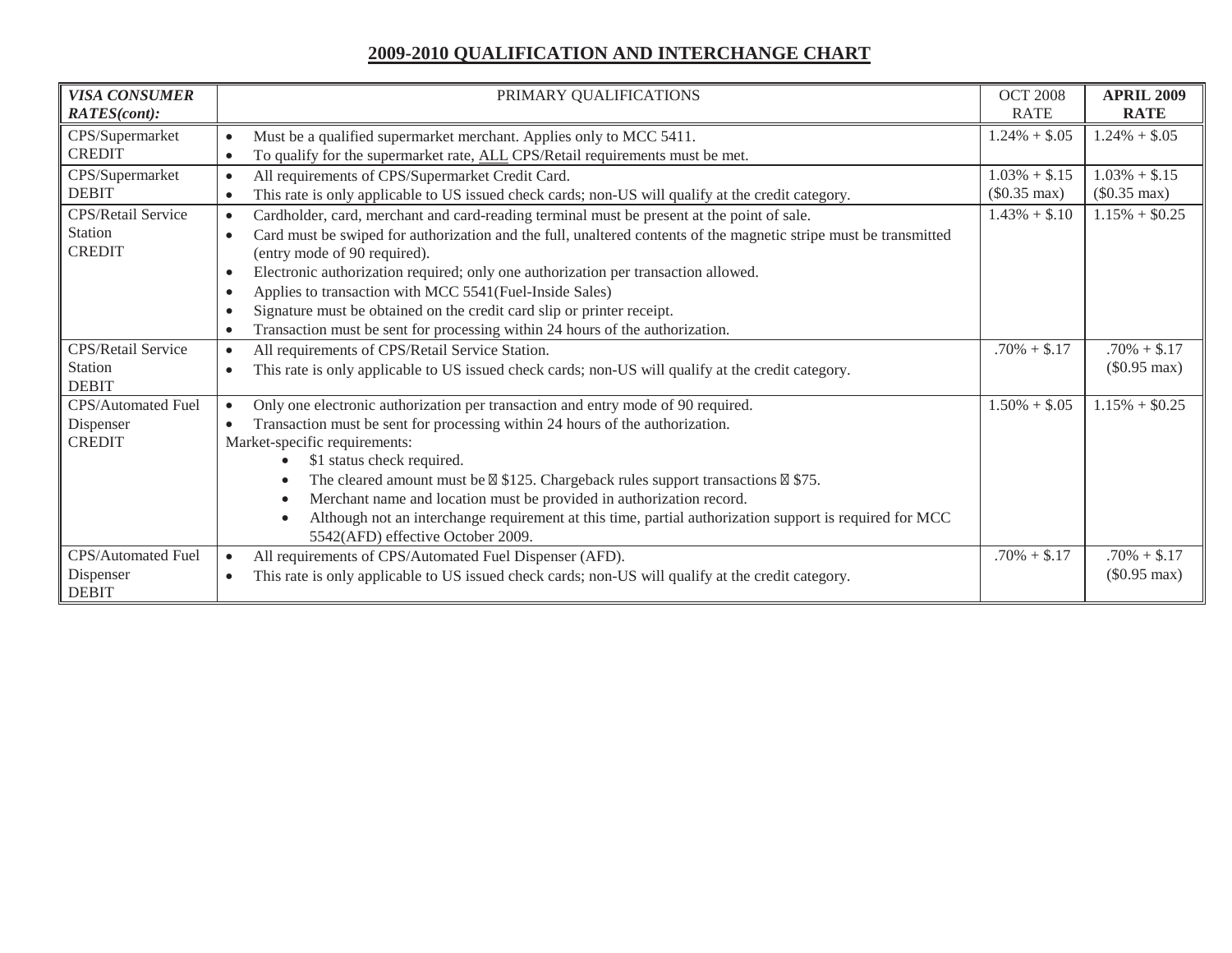| <b>VISA CONSUMER</b><br>RATES(cont):                                                 | PRIMARY QUALIFICATIONS                                                                                                                                                                                                                                                                                                                                                                                                                                                                                                                                                                                                                                                                                                                                                                                                                                                                                                                  | <b>OCT 2008</b><br><b>RATE</b> | <b>APRIL 2009</b><br><b>RATE</b> |
|--------------------------------------------------------------------------------------|-----------------------------------------------------------------------------------------------------------------------------------------------------------------------------------------------------------------------------------------------------------------------------------------------------------------------------------------------------------------------------------------------------------------------------------------------------------------------------------------------------------------------------------------------------------------------------------------------------------------------------------------------------------------------------------------------------------------------------------------------------------------------------------------------------------------------------------------------------------------------------------------------------------------------------------------|--------------------------------|----------------------------------|
| CPS/Hotel-Card<br>Present<br>CPS/Car Rental-Card<br>Present<br><b>CREDIT</b>         | Credit card must be present and must be swiped for authorizations and the full, unaltered contents of the magnetic<br>stripe must be transmitted (entry mode of 90 required). Contactless transactions are also eligible.<br>Multiple authorizations are allowed.<br>$\bullet$<br>The settled amount must be within 15% of the authorized amount (one authorization reversal is allowed to achieve<br>this.) Total authorization amount must also be submitted.<br>Signature must be obtained on the credit card slip or printer receipt.<br>$\bullet$<br>Transaction must be settled within 2 days.<br>$\bullet$<br>Transaction date is checkout date for CPS/Hotel; car return date for CPS/Car Rental.<br>$\bullet$<br>Indicator for ancillary charges and no show required.<br>Folio number and check in date must be provided for CPS/Hotel; rental agreement number and car check-out date<br>must be provided for CPS Car Rental | $1.58\% + $.10$                | $1.54\% + $.10$                  |
| CPS/Hotel-Card<br>Present<br>CPS/Car Rental-Card<br>Present<br><b>DEBIT</b>          | All requirements of CPS Hotel/Car Rental Card Present.<br>$\bullet$<br>This rate is only applicable to US issued check cards; non-US will qualify at the credit category.<br>$\bullet$                                                                                                                                                                                                                                                                                                                                                                                                                                                                                                                                                                                                                                                                                                                                                  | $1.36\% + $.15$                | $1.36\% + $.15$                  |
| CPS/Hotel-Card Not<br>Present<br>CPS/Car Rental-Card<br>Not Present<br><b>CREDIT</b> | Must meet ALL requirements for CPS Hotel/Car Rental Card Present EXCEPT:<br>$\bullet$<br>Signature and mag stripe not required.<br>Indicator for Preferred Customer required in authorization and settlement.<br>$\bullet$<br>Merchant forfeits representment rights on "invalid T&E transactions".<br>All Hotel and Car Rental MCCs eligible for this category.                                                                                                                                                                                                                                                                                                                                                                                                                                                                                                                                                                        | $1.58\% + $.10$                | $1.54\% + $.10$                  |
| CPS/Hotel-Card Not<br>Present<br>CPS/Car Rental-Card<br>Not Present<br><b>DEBIT</b>  | All requirements of CPS Hotel/Car Rental Card Not Present.<br>This rate is only applicable to US issued check cards; non-US will qualify at the credit category.                                                                                                                                                                                                                                                                                                                                                                                                                                                                                                                                                                                                                                                                                                                                                                        | $1.36\% + $.15$                | $1.36\% + $.15$                  |
| CPS/E-Commerce<br>Preferred<br>Hotel / Car Rental<br><b>CREDIT</b>                   | All of the requirements are the same as for above CPS Hotel /Car Rental Card Not Present.<br>$\bullet$<br>The merchant must participate in Verified By Visa.<br>$\bullet$                                                                                                                                                                                                                                                                                                                                                                                                                                                                                                                                                                                                                                                                                                                                                               | $1.58\% + $.10$                | $1.54\% + $.10$                  |
| CPS/E-Commerce<br>Preferred<br>Hotel / Car Rental<br><b>DEBIT</b>                    | All requirements of CPS/E-Commerce Preferred Hotel Car Rental.<br>This rate is only applicable to US issued check cards; non-US will qualify at the credit category.<br>$\bullet$                                                                                                                                                                                                                                                                                                                                                                                                                                                                                                                                                                                                                                                                                                                                                       | $1.36\% + $.15$                | $1.36\% + $.15$                  |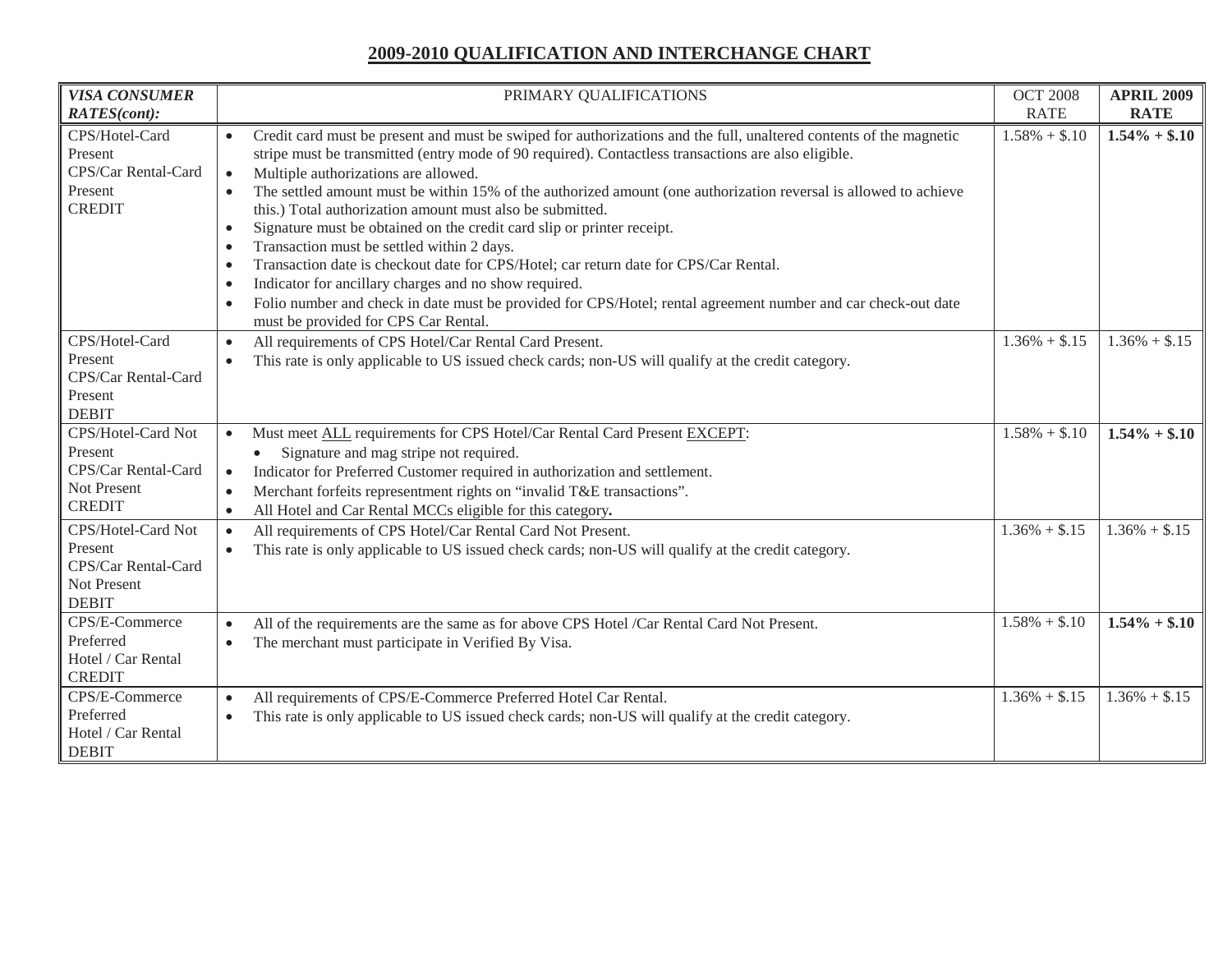| <b>VISA CONSUMER</b><br><b>RATES(cont):</b>                                                    | PRIMARY QUALIFICATIONS                                                                                                                                                                                                                                                                                                       | <b>OCT 2008</b><br><b>RATE</b> | <b>APRIL 2009</b><br><b>RATE</b> |
|------------------------------------------------------------------------------------------------|------------------------------------------------------------------------------------------------------------------------------------------------------------------------------------------------------------------------------------------------------------------------------------------------------------------------------|--------------------------------|----------------------------------|
| <b>CPS/US Passenger</b><br>Transport #1 (via<br>telephone or travel<br>agent)<br><b>CREDIT</b> | Must have one of the following: 1) cardholder sig. 2) address verification request, or 3) contract on file.<br>To be consistent with ARC(Airline Reporting Corporation), transaction must be cleared within 8 days.<br>Merchant forfeits representment rights for "invalid T&E transaction" chargebacks or CNP transactions. | $1.75\% + $.10$                | $1.70\% + $.10$                  |
| <b>CPS/US Passenger</b><br>Transport #1 (via<br>telephone or travel<br>agent)<br><b>DEBIT</b>  | All requirements of CPS Passenger Transport.<br>This rate is only applicable to US issued check cards; non-US will qualify at the credit category.                                                                                                                                                                           | $1.60\% + $.15$                | $1.60\% + $.15$                  |
| CPS/Electronic<br>Commerce Preferred<br>Passenger Transport<br><b>CREDIT</b>                   | All of the requirements are the same as above Visa CPS/US Passenger Transport #1.<br>The merchant must participate in Verified By Visa.                                                                                                                                                                                      | $1.75\% + $.10$                | $1.70\% + $.10$                  |
| CPS/Electronic<br><b>Commerce Preferred</b><br>Passenger Transport<br><b>DEBIT</b>             | All requirements of CPS Electronic Commerce Preferred Passenger Transport.<br>This rate is only applicable to US issued check cards; non-US will qualify at the credit category.                                                                                                                                             | $1.60\% + $.15$                | $1.60\% + $.15$                  |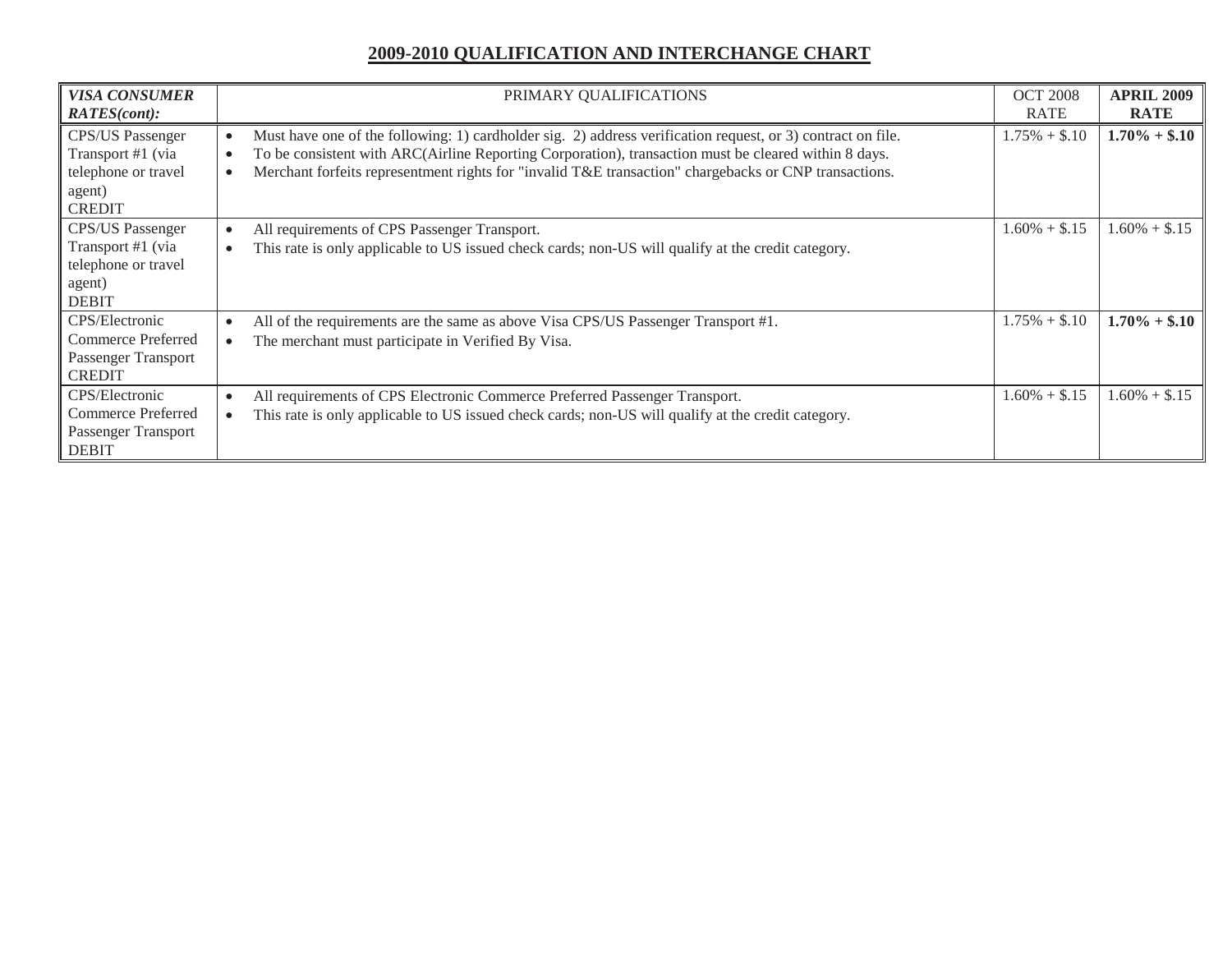| <b>VISA REWARD AND</b><br><b>SIGNATURE CREDIT</b><br><b>RATES:</b> | PRIMARY QUALIFICATIONS                                                                                                                                                                                                                                                                                                                                                                                                                                                                                                                                                                            | <b>OCT 2008</b><br><b>RATE</b> | <b>APRIL 2009</b><br><b>RATE</b> |
|--------------------------------------------------------------------|---------------------------------------------------------------------------------------------------------------------------------------------------------------------------------------------------------------------------------------------------------------------------------------------------------------------------------------------------------------------------------------------------------------------------------------------------------------------------------------------------------------------------------------------------------------------------------------------------|--------------------------------|----------------------------------|
| <b>CPS</b> Rewards 1                                               | Applies to Traditional Rewards, Signature, and Infinite Cards.<br>$\bullet$<br>Applies to transactions that meet interchange criteria for the following categories:<br><b>CPS</b> Retail<br><b>CPS</b> Supermarket                                                                                                                                                                                                                                                                                                                                                                                | $1.65\% + $.10$                | $1.65\% + $.10$                  |
| <b>CPS</b> Rewards 1- Fuel                                         | Applies to Traditional Rewards, Signature, and Infinite Cards.<br>$\bullet$<br>Applies to transactions that meet interchange criteria for the following categories:<br>$\bullet$<br>CPS Automated Fuel (AFD)<br><b>CPS</b> Retail Service Station                                                                                                                                                                                                                                                                                                                                                 | $1.15\% + $.25$                | $1.15\% + $.25$                  |
| <b>CPS</b> Rewards 2                                               | Applies to Traditional Rewards, Signature, and Infinite Cards for transactions that meet interchange criteria for<br>$\bullet$<br>the following categories:<br>CPS Retail Key-Entry<br><b>CPS Card Not Present</b><br><b>CPS E-Commerce Basic</b><br>Applies to Traditional Rewards only for transactions that meet interchange criteria for the following<br>categories:<br><b>CPS</b> Restaurant<br>CPS E-Commerce Preferred Hotel and Car Rental<br>CPS E-Commerce Preferred Passenger Transport<br>CPS Hotel & Car Rental Card Present and Card Not Present<br><b>CPS</b> Passenger Transport | $1.90\% + $.10$                | $1.95\% + $.10$                  |
| Electronic (EIRF)                                                  | Applies to Signature and Infinite Cards at T&E merchants.<br>$\bullet$                                                                                                                                                                                                                                                                                                                                                                                                                                                                                                                            | $2.30\% + $.10$                | $2.30\% + $.10$                  |
| Standard                                                           | Applies to Traditional Rewards when CPS qualification is not met.<br>Applies to Traditional Rewards, Signature, and Infinite Cards that do not meet EIRF requirements.                                                                                                                                                                                                                                                                                                                                                                                                                            | $2.70\% + $.10$                | $2.70\% + $.10$                  |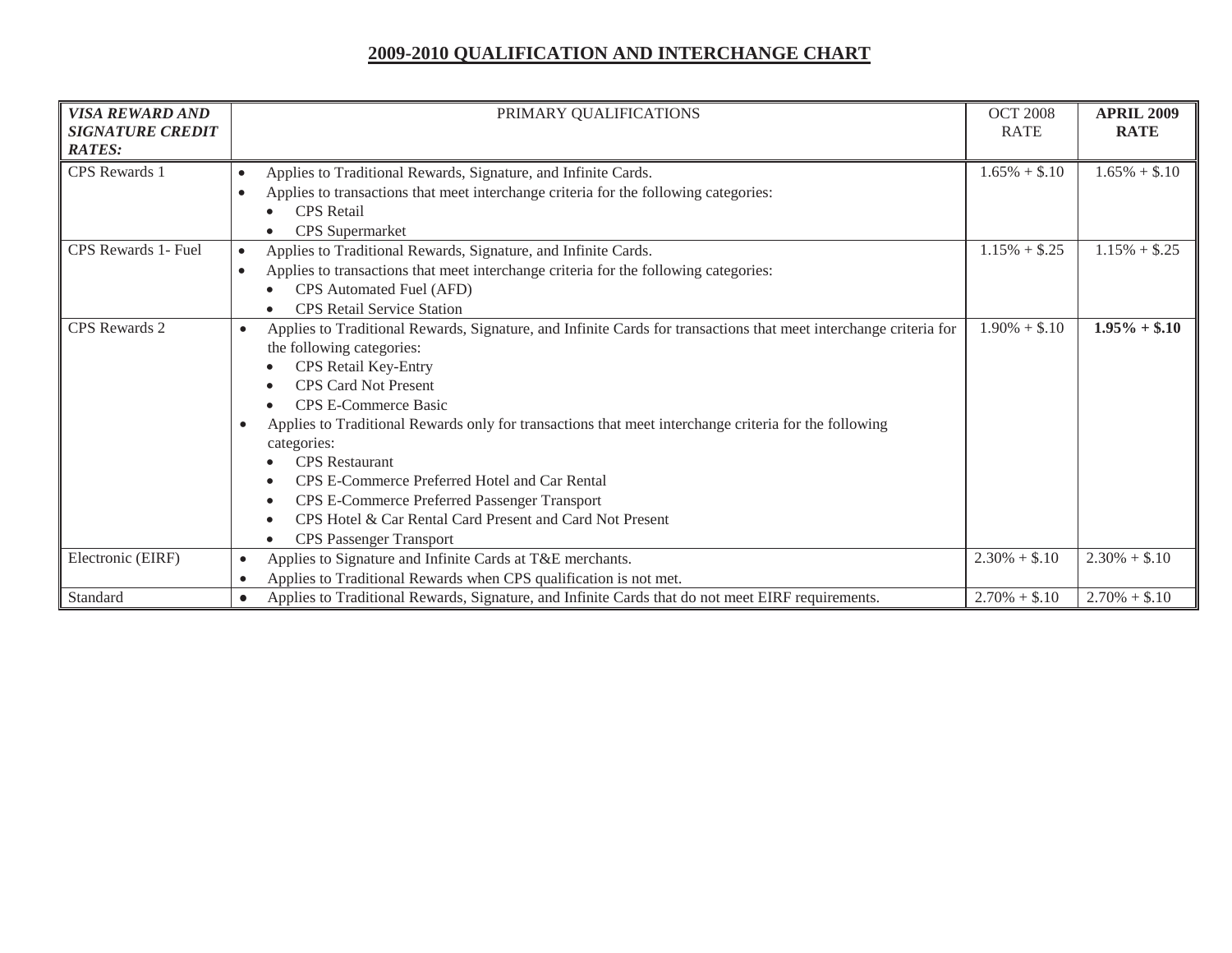| <b>VISA SIGNATURE</b><br><b>PREFERRED</b><br><b>CREDIT RATES:</b>       | PRIMARY QUALIFICATIONS                                                                                                                                                                                                                                                                                         | <b>OCT 2008</b><br><b>RATE</b> | <b>APRIL 2009</b><br><b>RATE</b> |
|-------------------------------------------------------------------------|----------------------------------------------------------------------------------------------------------------------------------------------------------------------------------------------------------------------------------------------------------------------------------------------------------------|--------------------------------|----------------------------------|
| <b>Signature Preferred</b><br>Retail<br>(Non T&E)<br>(Non B2B MCCs)     | Applies to Signature Preferred Cards for all non T&E MCCs other than Visa designated B2B MCCs for<br>$\bullet$<br>transactions that meet the following interchange category requirements.<br><b>CPS</b> Retail<br><b>CPS</b> Supermarket<br>CPS/Retail Key Entry<br>CPS/Small Ticket                           | $2.10\% + $.10$                | $2.10\% + $.10$                  |
| <b>Signature Preferred</b><br>Retail-Fuel<br>(NonT&E)<br>(Fuel MCCs)    | Applies to Signature Preferred Cards for MCCs 5541 (Fuel-Inside Sales) and 5542 (Fuel-Outside Sales) for<br>$\bullet$<br>transactions that meet the following interchange category requirements.<br>CPS Automated Fuel (AFD)<br><b>CPS</b> Retail Service Station                                              | $1.15\% + $.25$                | $1.15\% + $.25$                  |
| <b>Signature Preferred</b><br><b>CNP</b><br>(Non T&E)<br>(Non B2B MCCs) | Applies to Signature Preferred Cards for all non T&E MCCs other than Visa designated B2B MCCs for<br>$\bullet$<br>transactions that meet the following interchange category requirements.<br><b>CPS/Card Not Present</b><br>CPS/Electronic Commerce Preferred<br>CPS/Electronic Commerce Basic<br>CPS/Retail 2 | $2.30\% + $.10$                | $2.40\% + $.10$                  |
| <b>Signature Preferred</b><br><b>Business To Business</b><br>(B2B MCCs) | Applies to Signature Preferred Cards for Visa designated B2B MCCs for transactions that meet CPS interchange<br>$\bullet$<br>criteria.<br>Listing of eligible B2B MCCs is on focus/37.<br>$\bullet$                                                                                                            | $2.10\% + $.10$                | $2.10\% + $.10$                  |
| <b>Signature Preferred</b><br>Electronic<br>(T&E)                       | Applies to Signature Preferred Cards at T&E merchants when CPS qualification is met.<br>$\bullet$                                                                                                                                                                                                              | $2.30\% + $.10$                | $2.40\% + $.10$                  |
| Standard<br>(Non T&E and T&E)                                           | Applies to Signature Preferred Card transactions when CPS qualification is not met.<br>$\bullet$                                                                                                                                                                                                               | $2.70\% + $.10$                | $2.95\% + $.10$                  |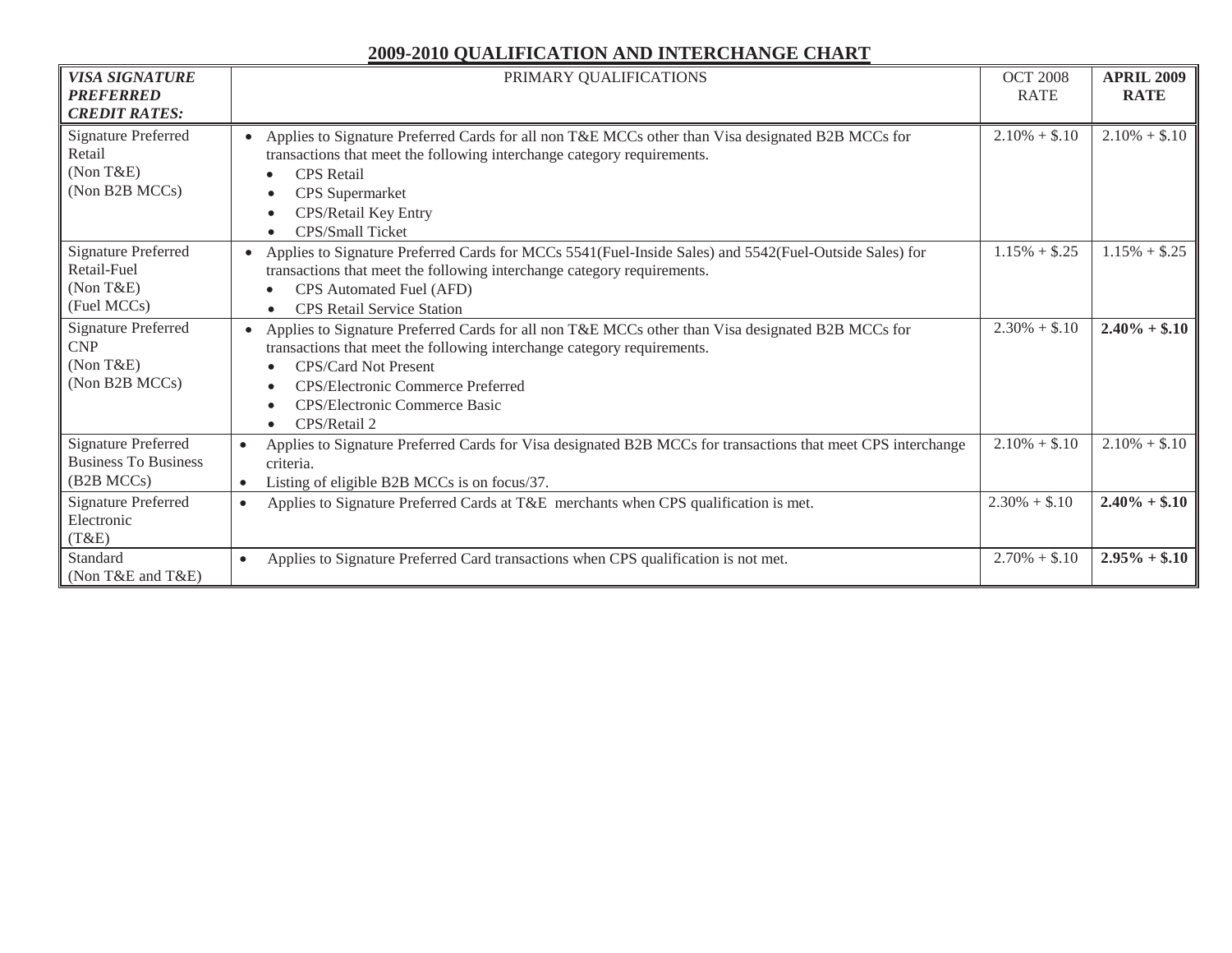| <b>VISA</b>                 | PRIMARY QUALIFICATIONS                                                                                           | <b>OCT 2008</b>  | <b>APRIL 2009</b> |
|-----------------------------|------------------------------------------------------------------------------------------------------------------|------------------|-------------------|
| <b>COMMERCIAL</b>           |                                                                                                                  | <b>RATE</b>      | <b>RATE</b>       |
| <b>CARD RATES:</b>          |                                                                                                                  |                  |                   |
| Commercial Card             | $\bullet$                                                                                                        |                  |                   |
| Electronic                  | Transaction must be settled within 2 days of transaction date.<br><b>T&amp;E MERCHANTS:</b>                      | Corporate        | Corporate         |
|                             |                                                                                                                  | $2.25\% + $0.10$ | $2.25\% + $0.10$  |
| (T&E and Non T&E)           | Applies to all CPS qualified Corporate/Business/Purchasing cards at T&E merchants<br>$\bullet$                   | <b>Business</b>  | <b>Business</b>   |
|                             | Hotel and Car Rental transactions must meet CPS Hotel or Car Rental-Card Present requirements.<br>$\bullet$      | $2.40\% + $0.10$ | $2.40\% + $0.10$  |
|                             | <b>NON T&amp;E MERCHANTS:</b>                                                                                    | Purchasing       | Purchasing        |
|                             | Applies to non-CPS qualified Purchasing cards at non-T&E merchants when Level II/III data is<br>provided.        | $2.65\% + $0.10$ | $2.65\% + $0.10$  |
|                             | Applies to non-CPS qualified Corporate/Business cards at non-T&E merchants when Level II data is<br>$\bullet$    |                  |                   |
|                             | provided.                                                                                                        |                  |                   |
|                             | Level II Data:<br>$\bullet$                                                                                      |                  |                   |
|                             | STATIC DATA: Merchant Tax ID, Merchant Type (from platform Merchant record)                                      |                  |                   |
|                             | POS PROMPTS: Local Tax Indicator, Tax Amount, Customer Code. Cardholder provides Customer                        |                  |                   |
|                             | Code (optional) to merchant. Sales Tax amount must be greater than zero. Transactions that do not                |                  |                   |
|                             | include a tax amount greater than zero, including tax-exempt items, are no longer eligible. Tax                  |                  |                   |
|                             | amount must be between .1% and 22% of the transaction amount.                                                    |                  |                   |
|                             | <b>KEYED TRANSACTIONS:</b>                                                                                       |                  |                   |
|                             | Hotel and Car Rental transactions must meet CPS Hotel or Car Rental-Card Not Present requirements.               |                  |                   |
| Commercial Card             | Applies to Commercial cards for all MCCs other than Visa designated B2B MCCs for transactions that               | Corporate        | Corporate         |
| Retail                      | meet the following interchange category requirements.                                                            | $2.10\% + $0.10$ | $2.10\% + $0.10$  |
| (Non T&E)                   | CPS/Retail<br>$\bullet$                                                                                          | <b>Business</b>  | <b>Business</b>   |
|                             | CPS/Supermarket<br>$\bullet$                                                                                     | $2.20\% + $0.10$ | $2.20\% + $0.10$  |
|                             | CPS/Retail Key Entry                                                                                             | Purchasing       | Purchasing        |
|                             | CPS/Small Ticket<br>$\bullet$                                                                                    | $2.30\% + $0.10$ | $2.30\% + $0.10$  |
|                             | CPS/Automated Fuel Dispenser                                                                                     |                  |                   |
|                             | <b>CPS/Retail Service Station</b>                                                                                |                  |                   |
|                             | Level II/III data not required.<br>$\bullet$                                                                     |                  |                   |
| Commercial Card             | Applies to Commercial cards for all MCCs other than Visa designated B2B MCCs for transactions that<br>$\bullet$  | Corporate        | Corporate         |
| Card Not Present            | meet the following interchange category requirements.                                                            | $2.20\% + $0.10$ | $2.20\% + $0.10$  |
| (Non T&E)                   | CPS/Card Not Present<br>$\bullet$                                                                                | <b>Business</b>  | <b>Business</b>   |
|                             | CPS/Electronic Commerce Preferred                                                                                | $2.25\% + $0.10$ | $2.25\% + $0.10$  |
|                             | CPS/Electronic Commerce Basic<br>$\bullet$                                                                       | Purchasing       | Purchasing        |
|                             | CPS/Retail 2                                                                                                     | $2.55\% + $0.10$ | $2.55\% + $0.10$  |
|                             | Level II/III data not required.<br>$\bullet$                                                                     |                  |                   |
| Commercial Card             | Applies to Commercial cards for Visa designated B2B MCCs for transactions that meet CPS interchange<br>$\bullet$ | ALL:             | ALL:              |
| <b>Business to Business</b> | criteria.                                                                                                        | $2.10\% + $0.10$ | $2.10\% + $0.10$  |
| (B2B MCCs)                  | Level II/III not required.<br>$\bullet$                                                                          |                  |                   |
|                             |                                                                                                                  |                  |                   |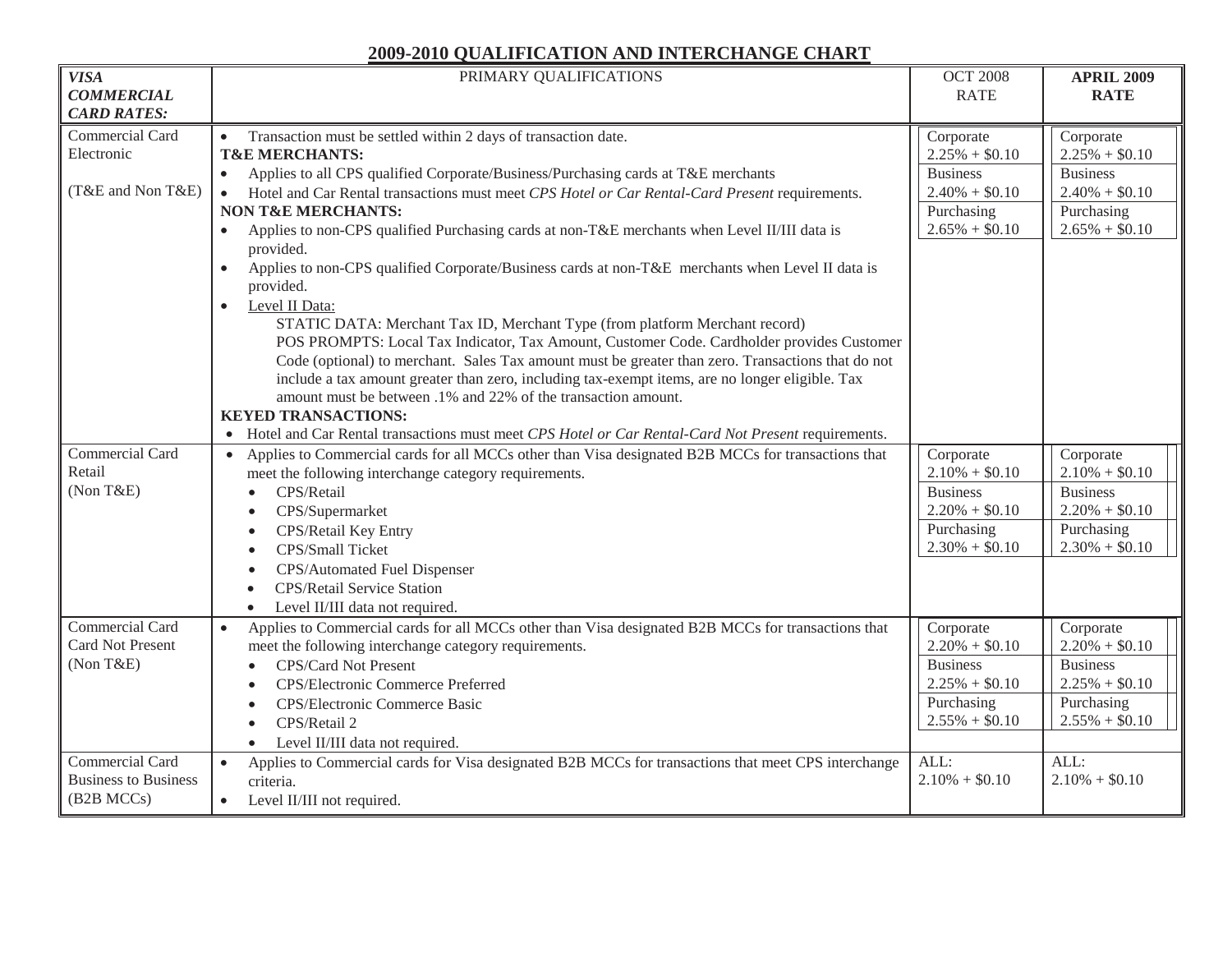| <b>VISA</b><br><b>COMMERCIAL</b><br><b>CARD RATES:</b> | PRIMARY QUALIFICATIONS                                                                                                                                                                                                                                                                                                                                                                                                                                                                                                                                                                                                                                                                                                                                                                                                                                                                                                                           | <b>OCT 2008</b><br><b>RATE</b> | <b>APRIL 2009</b><br><b>RATE</b> |
|--------------------------------------------------------|--------------------------------------------------------------------------------------------------------------------------------------------------------------------------------------------------------------------------------------------------------------------------------------------------------------------------------------------------------------------------------------------------------------------------------------------------------------------------------------------------------------------------------------------------------------------------------------------------------------------------------------------------------------------------------------------------------------------------------------------------------------------------------------------------------------------------------------------------------------------------------------------------------------------------------------------------|--------------------------------|----------------------------------|
| <b>Commercial Product</b><br>Level II<br>(Non T&E)     | Applies to Visa Corporate, Business, and Purchasing (including government GSA-General Services<br>$\bullet$<br>Administration) cards.<br>Transactions must be CPS qualified as defined in Consumer rates.<br>$\bullet$<br>Applies to swiped and keyed transactions.<br>$\bullet$<br>Level II Data Required:<br>$\bullet$<br>STATIC DATA: Merchant Tax ID, Merchant Type (from Merchant record)<br>POS PROMPTS: Local Tax Indicator, Tax Amount, Customer Code. Cardholder provides Customer<br>Code (optional) to merchant. Sales Tax amount must be greater than zero. Transactions that do not<br>include a tax amount greater than zero, including tax-exempt items, are not eligible. Tax amount<br>must be between .1% and 22% of the transaction amount.<br>Fleet fuel transactions at Fuel merchants require fuel data.<br>$\bullet$<br>Transactions that do not meet CPS qualification requirements will qualify at Visa Commercial Card | ALL:<br>$2.05\% + $0.10$       | ALL:<br>$2.05\% + $0.10$         |
|                                                        | $\bullet$<br>Electronic.                                                                                                                                                                                                                                                                                                                                                                                                                                                                                                                                                                                                                                                                                                                                                                                                                                                                                                                         |                                |                                  |
| <b>Commercial Product</b><br>Level III<br>(Non T&E)    | Applies to non GSA and GSA Purchasing cards.<br>$\bullet$<br>Applies to swiped and keyed transactions.<br>$\bullet$<br>Transactions must be CPS qualified as defined in Consumer rates.<br>$\bullet$<br>Level II data NO longer required. Zero tax transactions are eligible for this rate.<br>$\bullet$<br>Level III data required. Level III data includes line item transaction detail. Must provide minimum Data<br>Elements including Freight/Shipping Amount, Duty Amount, Discount Amount, Item Commodity Code,<br>Item Descriptor, Product Code, Quantity, Unit of Measure, Unit Cost, Discount Per Line item, Line Item<br>Total.<br>Transactions that do not meet CPS qualification requirements will qualify at Visa Commercial Card<br>Electronic.                                                                                                                                                                                   | $1.80\% + $0.10$               | $1.80\% + $0.10$                 |
| <b>Utility Business</b><br><b>CREDIT</b>               | Applies ONLY to Business Cards at Registered Utility merchant(MCC 4900). Other Commercial Cards<br>$\bullet$<br>for Utility merchants will qualify at appropriate Commercial rates.<br>Transactions must meet CPS Requirements.<br>$\bullet$<br>Must be electronically authorized.<br>$\bullet$<br>Transactions not meeting CPS requirements will not qualify and will be classified accordingly.<br>$\bullet$<br>Registration for Utility Program required. Forms on focus/37.<br>$\bullet$                                                                                                                                                                                                                                                                                                                                                                                                                                                     | \$1.50                         | \$1.50                           |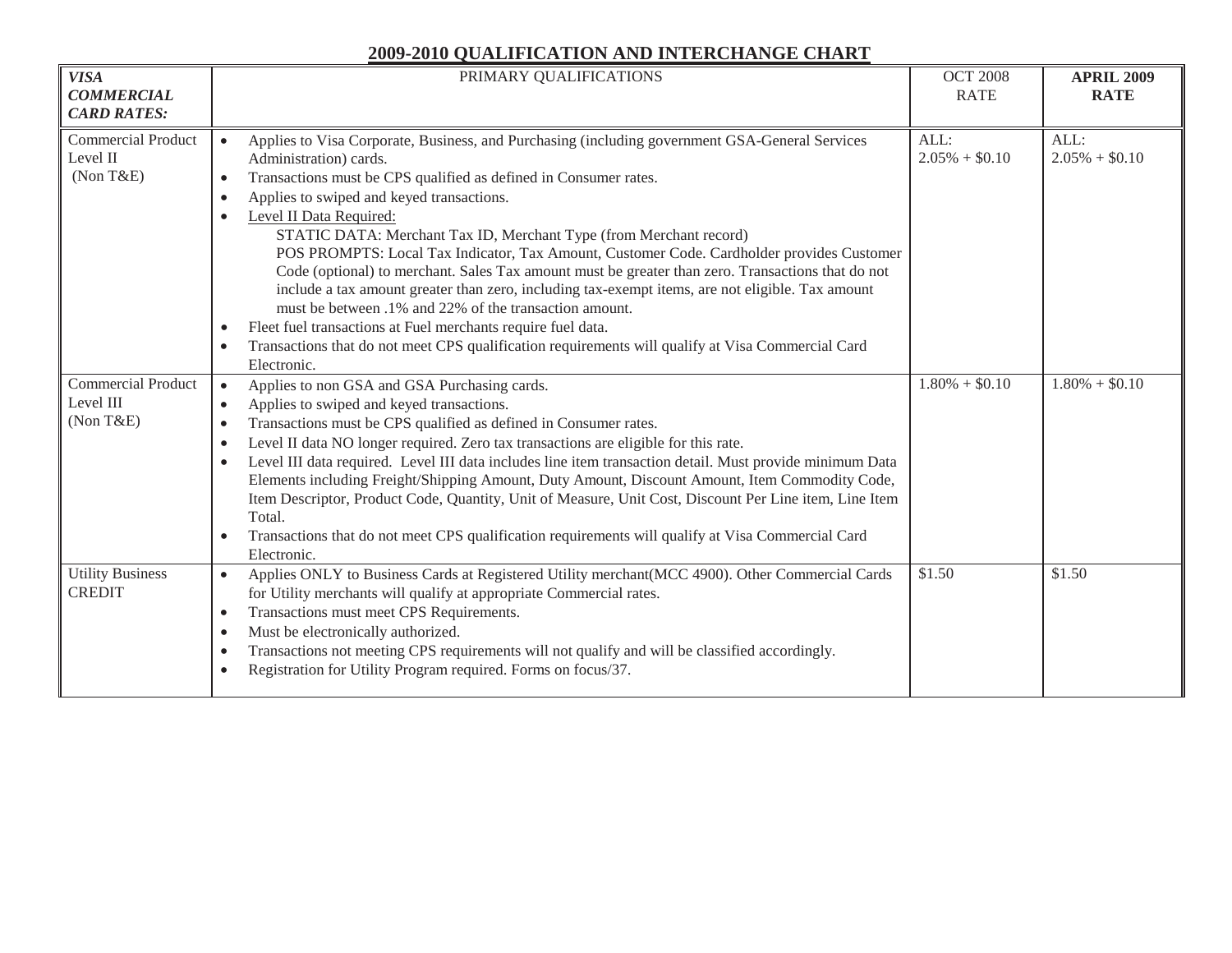| VISA COMMERCIAL                                                                                   | PRIMARY QUALIFICATIONS                                                                                                                                                                                                                                                                                                                                                                                                                                                                                                                                                                                                                            | <b>OCT 2008</b>  | <b>APRIL 2009</b> |
|---------------------------------------------------------------------------------------------------|---------------------------------------------------------------------------------------------------------------------------------------------------------------------------------------------------------------------------------------------------------------------------------------------------------------------------------------------------------------------------------------------------------------------------------------------------------------------------------------------------------------------------------------------------------------------------------------------------------------------------------------------------|------------------|-------------------|
| <b>CARD RATES:</b>                                                                                |                                                                                                                                                                                                                                                                                                                                                                                                                                                                                                                                                                                                                                                   | <b>RATE</b>      | <b>RATE</b>       |
| <b>General Services</b><br>Administration<br>(GSA)<br>Government-to-<br>Government(G2G)           | Applies to MCCs 9399(Government Services) and 9402(Government Postal Services).<br>$\bullet$<br>Applies to Federal Government merchants and GSA issued Purchasing cards only.<br>Transaction must be CPS qualified.<br>Level II (sales tax and customer code) and Level III (line item) data NOT required. Zero tax transactions are<br>eligible for this rate.                                                                                                                                                                                                                                                                                   | $1.65\% + $0.10$ | $1.65\% + $0.10$  |
| $(Non-T&E)$                                                                                       | Merchant registration and additional acceptance requirements apply. Info and forms on focus/37.                                                                                                                                                                                                                                                                                                                                                                                                                                                                                                                                                   |                  |                   |
| <b>General Services</b><br>Administration<br>(GSA) Purchasing<br>Card Large Ticket<br>$(Non-T&E)$ | Applies to GSA-issued Purchasing cards only.<br>Transaction must be CPS qualified.<br>Level II (sales tax and customer code) and Level III (line item) data required. Zero tax transactions are<br>eligible for this rate.<br>Transaction minimum removed of \$5,000. Rate applies to transactions with break-even amount of \$6483.34<br>and above. For transactions below \$6483.34, Visa Commercial Product Level III Non T&E rate will be<br>applied.<br>GSA Purchasing Card transactions below \$5000 will qualify for Commercial Data Rate II or Commercial<br>Card Retail, Card Not Present or Business to Business based on data present. | $1.20\% + $39.$  | $1.20\% + $39.$   |
| Purchasing Card<br>Large Ticket<br>$(Non-T&E)$                                                    | Applies to CPS qualified non-GSA Purchasing cards only.<br>$\bullet$<br>Level II (sales tax and customer code) and Level III (line item) data required. Zero tax transactions are<br>eligible for this rate.<br>ALL Non T&E MCCs eligible. Merchant registration and registration fee required. Forms on focus/37.<br>Rate applies to transactions with break-even amount of \$4985.71 and above. For transactions below<br>$\bullet$<br>\$4985.71, Visa Commercial Product Level III Non T&E rate will be applied.                                                                                                                               | $.95\% + $35$    | $.95\% + $35.$    |
| <b>Commercial Card</b><br>Standard<br>(T&E and Non T&E)                                           | Applies to all Commercial card transactions that do not meet CPS requirements as detailed above. (i.e. only<br>meets EIRF or Standard requirements.)<br>Transaction settled more than 2 days after transaction date.                                                                                                                                                                                                                                                                                                                                                                                                                              | $2.95\% + $0.10$ | $2.95\% + $0.10$  |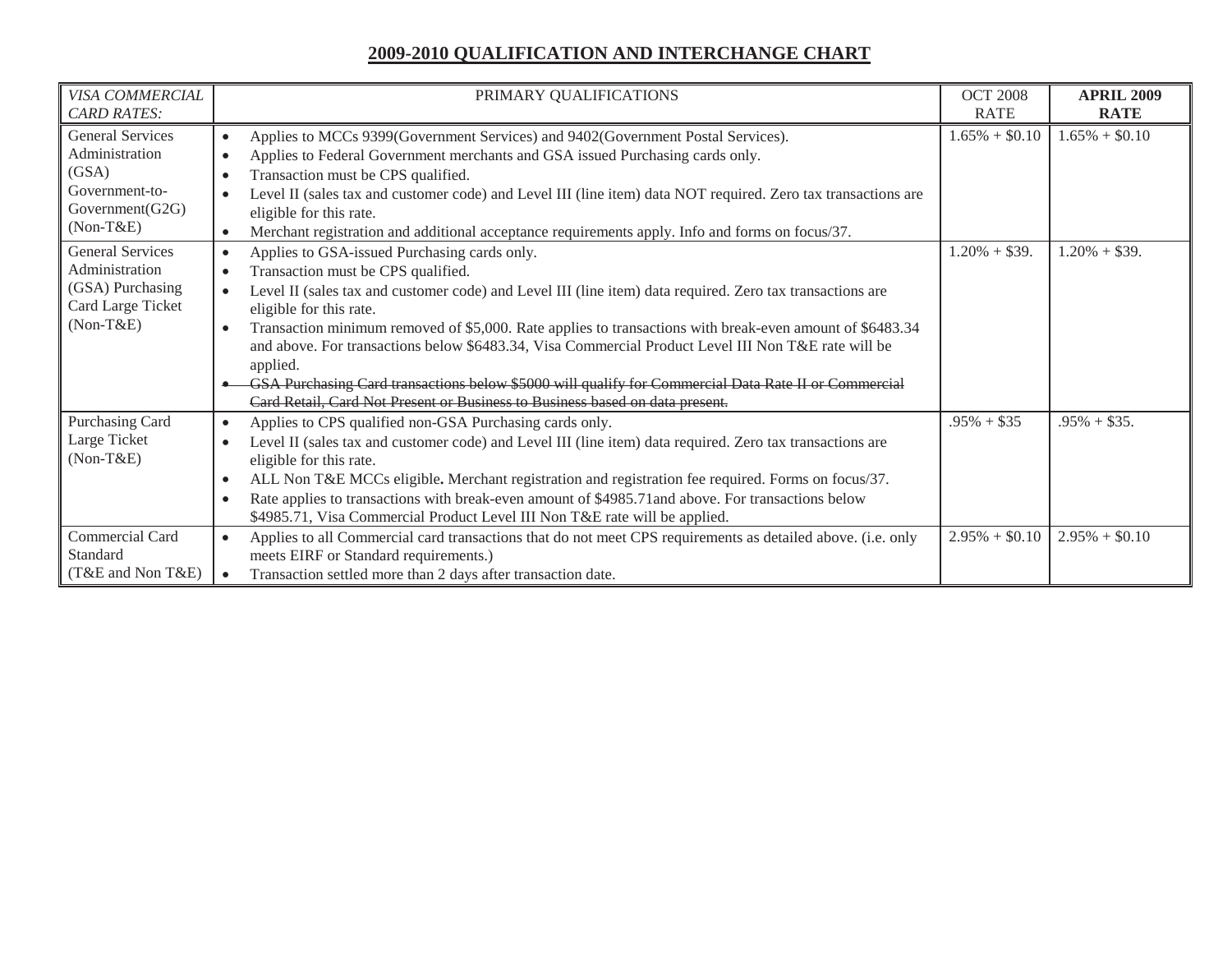Visa International rates apply only to the below described transactions in the listed US Territories. International transactions that occur with a US merchant are considered domestic transactions and the appropriate US rate will apply based on transaction qualification. (ie CPS Retail, EIRF, etc)

| <b>VISA</b><br><b>INTERNATIONAL</b><br><b>RATES:</b> | INTERNATIONAL QUALIFICATION REQUIREMENTS:<br>Transactions must be US acquired and US issued.<br>Applies only to the following US Territory Country Codes: Puerto Rico (PR), US Virgin Islands (VI),<br>American Samoa (AS), Guam (GU), Marshall Islands (MH), Northern Mariana Islands (MP), Palau (PW),<br>US Minor Outlying Islands (UM) | <b>OCT 2008</b><br><b>RATE</b> | <b>APRIL 2009</b><br><b>RATE</b> |
|------------------------------------------------------|--------------------------------------------------------------------------------------------------------------------------------------------------------------------------------------------------------------------------------------------------------------------------------------------------------------------------------------------|--------------------------------|----------------------------------|
| International Electronic                             | In addition to meeting the International qualification criteria, transaction requirements include the following:<br>Transaction must be swiped (entry mode 02 or 90) and transaction must be settled within 3 days.                                                                                                                        | 1.10%                          | .10%                             |
| International<br>Standard                            | In addition to meeting the International qualification criteria, transaction requirements include the following:<br>Keyed transactions (entry mode 01) and transactions settled after 4 days.                                                                                                                                              | 1.60%                          | $.60\%$                          |
| International<br>Signature and Infinite              | In addition to meeting the International qualification criteria, transaction requirements include the following:<br>Applies to all Signature and Infinite Cards.                                                                                                                                                                           | 1.80%                          | .80%                             |
| International<br>Commercial Card                     | In addition to meeting the International qualification criteria, transaction requirements include the following:<br>Applies to all Commercial Cards and Infinite Cards.                                                                                                                                                                    | 1.80%                          | .80%                             |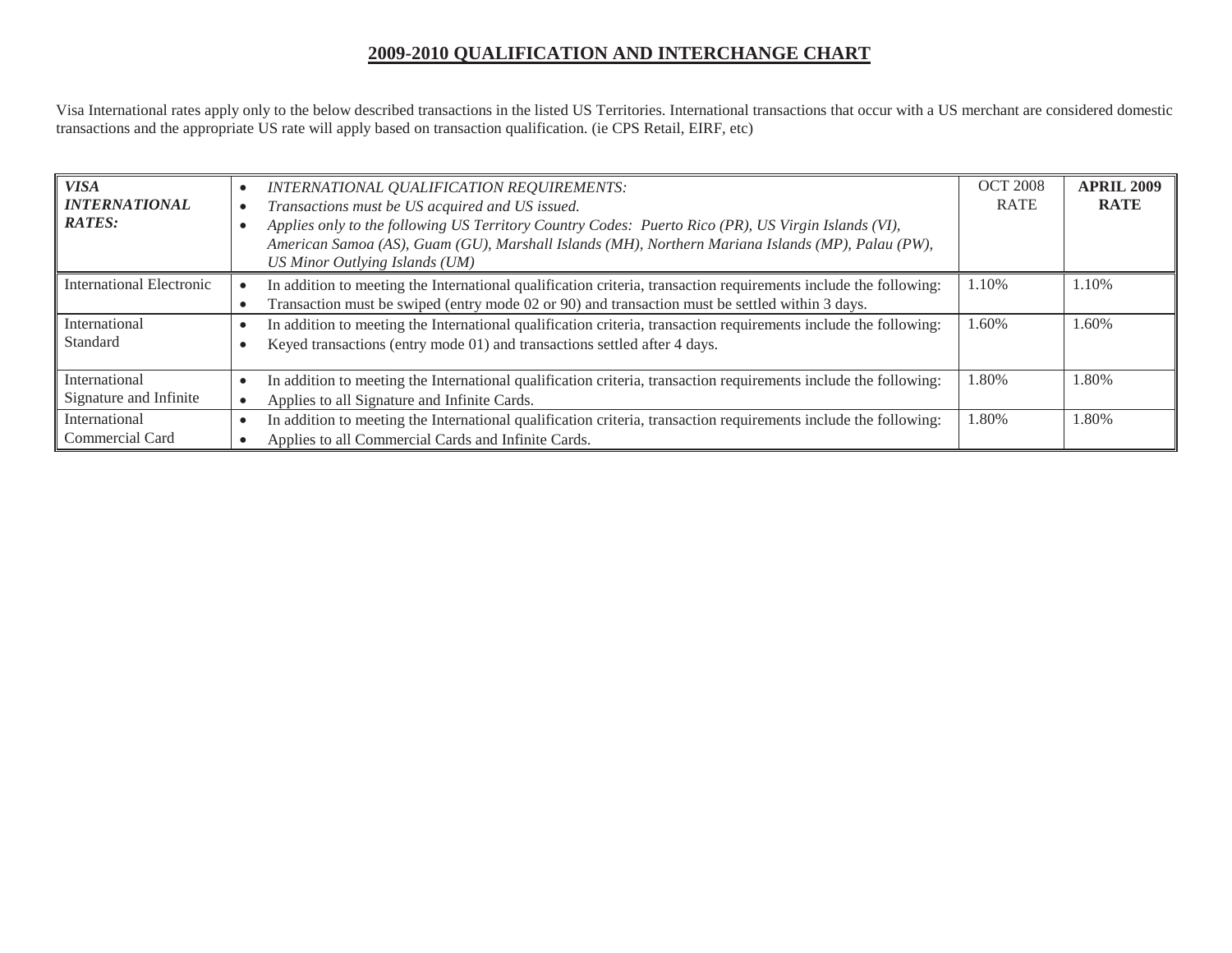| <b>MASTERCARD</b><br><b>CONSUMER</b>    | PRIMARY QUALIFICATIONS                                                                                                                                                                                                                                                                                                                                                                                                                                                                                                                                                                                                                                                                                                                                                                                                                                                                                                                                                                                                                                                                                                                                        | <b>OCT 2008</b><br><b>RATE</b>                                                                                                                                              | <b>APRIL 2009</b><br><b>RATE</b>                                                                                                                                                         |
|-----------------------------------------|---------------------------------------------------------------------------------------------------------------------------------------------------------------------------------------------------------------------------------------------------------------------------------------------------------------------------------------------------------------------------------------------------------------------------------------------------------------------------------------------------------------------------------------------------------------------------------------------------------------------------------------------------------------------------------------------------------------------------------------------------------------------------------------------------------------------------------------------------------------------------------------------------------------------------------------------------------------------------------------------------------------------------------------------------------------------------------------------------------------------------------------------------------------|-----------------------------------------------------------------------------------------------------------------------------------------------------------------------------|------------------------------------------------------------------------------------------------------------------------------------------------------------------------------------------|
| <b>RATES:</b>                           | Changes effective APRIL 2009 in bold. This information is as of 03/05/09. In addition to existing merchant<br>information requirements, all MasterCard transactions require merchant street, city and zip code. In June 2007,<br>MasterCard introduced Core and Enhanced Value interchange categories and rates for Credit. Core Value<br>interchange will apply to non-rewards Cards; Enhanced Value interchange will apply to rewards based in the<br>Enhanced Value program. All transactions (applies to both consumer and commercial cards) must include the<br>authorization code and BankNet Reference Number to qualify for optimal interchange.                                                                                                                                                                                                                                                                                                                                                                                                                                                                                                      |                                                                                                                                                                             |                                                                                                                                                                                          |
| Merit III<br><b>CREDIT</b><br>Merit III | Cardholder, card, merchant and card-reading terminal must be present at the point of sale.<br>$\bullet$<br>Card must be swiped for authorization and the full, unaltered contents of the magnetic stripe must be<br>$\bullet$<br>transmitted (entry mode of 90 required). Contactless transactions are also eligible.<br>Signature must be obtained on the credit card slip or printer receipt.<br>$\bullet$<br>Restaurant, Fast Food, and Drinking Places are exempt from the tolerance edit. Beauty Shop transactions<br>$\bullet$<br>must be within 25% of the authorized amount; all other transactions must be within 10%.<br>Transaction must be approved and cleared within 24 hours of authorization.<br>$\bullet$<br>Swiped Hotel and Car Rental transactions with appropriate T&E data (folio, check in date, etc.) will<br>$\bullet$<br>qualify if settled within 24 hours of transaction date, which is the check out date.<br>Does not apply to World and World Elite transactions at T&E merchants; see World/World Elite rates.<br>$\bullet$<br>MCC 4900(Utilities) not eligible for this rate.<br>$\bullet$<br>All requirements of Merit III. | Core<br>$1.58\% + $.10$<br>Enhanced<br>$1.73\% + $.10$<br>World<br>$1.73\% + $.10$<br>World Elite<br>$2.20\% + $.10$<br>World<br><b>HighValue</b><br>N/A<br>$1.05\% + $.15$ | Core<br>$1.58\% + $.10$<br>Enhanced<br>$1.73\% + $.10$<br>World<br>$1.73\% + $.10$<br>World Elite<br>$2.20\% + $.10$<br>World<br><b>HighValue</b><br>$2.20\% + $0.10$<br>$1.05\% + $.15$ |
| <b>DEBIT</b>                            | $\bullet$<br>Only applicable to US issued check cards; non-US will qualify at the credit category.<br>$\bullet$<br>MCCs 5960, 6300(Insurance) and 6513(Real Estate) not eligible for this rate.<br>$\bullet$                                                                                                                                                                                                                                                                                                                                                                                                                                                                                                                                                                                                                                                                                                                                                                                                                                                                                                                                                  |                                                                                                                                                                             |                                                                                                                                                                                          |
| <b>Restaurant DEBIT</b>                 | Applies to: MCCs 5812(Restaurants) and 5814(Fast Food).<br>$\bullet$<br>Must Meet Merit III requirements, including magnetic stripe data.<br>$\bullet$<br>Only applicable to US issued check cards; non-US will qualify at the credit category.<br>$\bullet$                                                                                                                                                                                                                                                                                                                                                                                                                                                                                                                                                                                                                                                                                                                                                                                                                                                                                                  | $1.19\% + $.10$                                                                                                                                                             | $1.19\% + $.10$                                                                                                                                                                          |
| Key-Entered<br><b>CREDIT</b>            | THIS RATE IS FOR TRANSACTIONS THAT HAVE A CARD PRESENT BUT FAIL MAG SWIPE<br>ATTEMPT.<br>Only retail and restaurant MCCs are eligible for this interchange rate. Other T&E, Service related and<br>$\bullet$<br>Quasi-Cash MCCs are not eligible.<br>Must meet ALL Merit III requirements (listed above) EXCEPT for the transmission of the entire,<br>$\bullet$<br>unaltered contents of the magnetic stripe.<br>Electronic authorization required (voice auths, code 10, referrals, etc. drop to Standard). Keyed<br>$\bullet$<br>transaction-entry mode of 01 required; transaction must be settled within 24 hours of the authorization.<br>Direct marketing/Automated Fuel Dispenser (AFD) MCCs, Travel Agents (4722), and Tax Preparation<br>Services (7276) are not eligible for this interchange rate.                                                                                                                                                                                                                                                                                                                                                | Core<br>$1.89\% + $0.10$<br>Enhanced<br>$2.04\% + $0.10$<br>World<br>$2.05\% + $0.10$<br>World Elite<br>$2.50\% + $0.10$<br>World<br><b>HighValue</b><br>N/A                | Core<br>$1.89\% + $0.10$<br>Enhanced<br>$2.04\% + $0.10$<br>World<br>$2.05\% + $0.10$<br>World Elite<br>$2.50\% + $0.10$<br>World<br><b>HighValue</b><br>$2.50\% + $0.10$                |
| Key-Entered<br><b>DEBIT</b>             | All requirements of Key-Entered.<br>$\bullet$<br>This rate is only applicable to US issued check cards; non-US will qualify at the credit category.<br>$\bullet$                                                                                                                                                                                                                                                                                                                                                                                                                                                                                                                                                                                                                                                                                                                                                                                                                                                                                                                                                                                              | $1.64\% + $0.16$                                                                                                                                                            | $1.64\% + $0.16$                                                                                                                                                                         |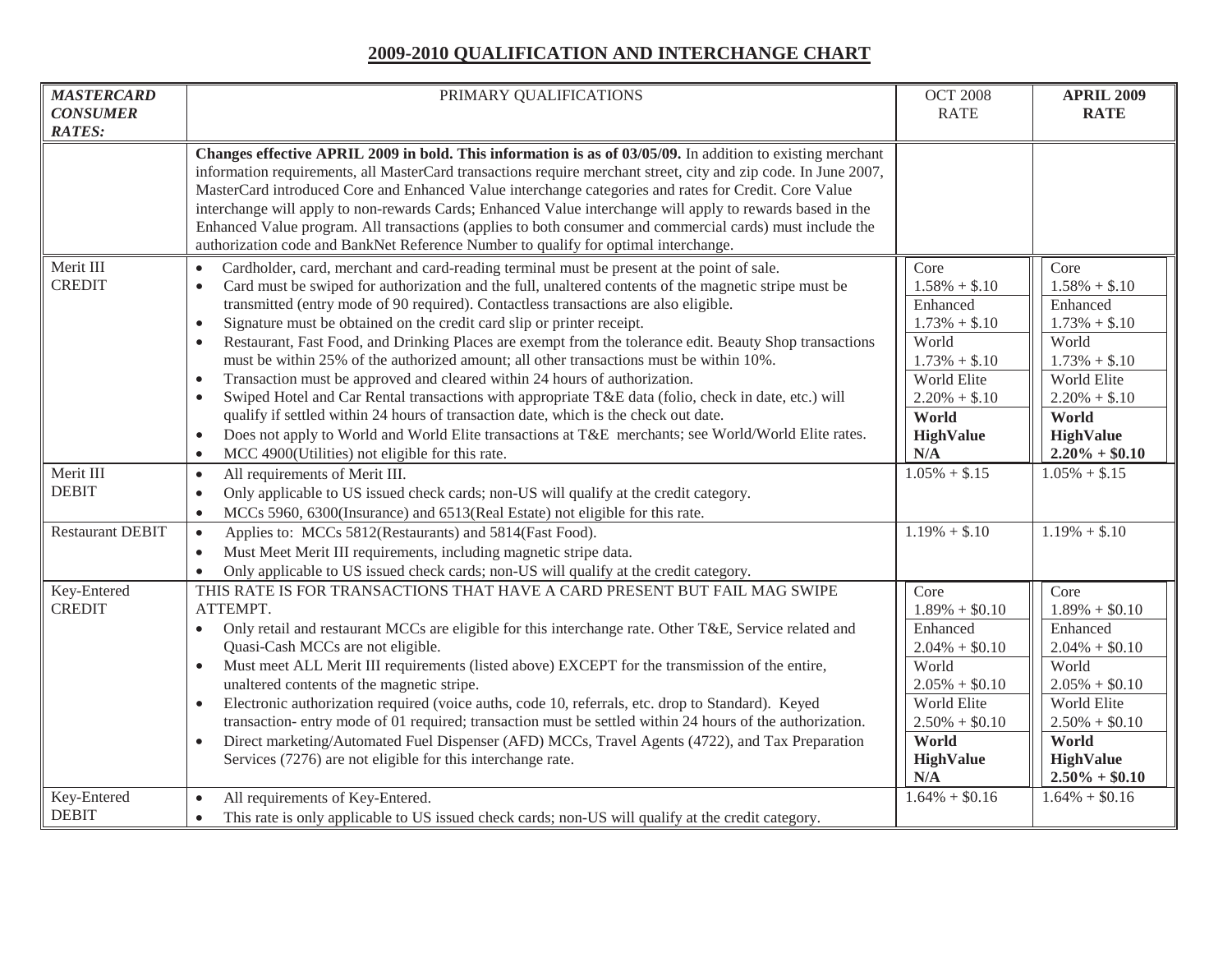| <b>MASTERCARD</b><br><b>CONSUMER RATES</b><br>(cont): | PRIMARY QUALIFICATIONS                                                                                                                                                                                                                                                                                                                                                                                                                                                                                                                                                                                       | <b>OCTOBER 2008</b><br><b>RATE</b>                                                                                                                         | <b>APRIL 2009</b><br><b>RATE</b>                                                                                                                                        |
|-------------------------------------------------------|--------------------------------------------------------------------------------------------------------------------------------------------------------------------------------------------------------------------------------------------------------------------------------------------------------------------------------------------------------------------------------------------------------------------------------------------------------------------------------------------------------------------------------------------------------------------------------------------------------------|------------------------------------------------------------------------------------------------------------------------------------------------------------|-------------------------------------------------------------------------------------------------------------------------------------------------------------------------|
| Merit I<br><b>CREDIT</b>                              | THIS RATE IS FOR TRANSACTIONS THAT DO NOT HAVE A CARD PRESENT including<br>MAIL/PHONE ORDER AND E-COMMERCE.<br>Electronic authorization required (voice auths, code 10, referrals, etc. drop to Standard).<br>Transaction must be cleared within two days (except for Merit I airline transactions - 9 days).<br>$\bullet$<br>Issuer approval code must be present in clearing record.<br>$\bullet$<br>Does not apply to World and World Elite transactions at T&E merchants; see World/World<br>$\bullet$<br>Elite rates for T&E merchants.<br>MCC 4900(Utilities) not eligible for this rate.<br>$\bullet$ | Core<br>$1.89\% + $0.10$<br>Enhanced<br>$2.04\% + $0.10$<br>World<br>$2.05\% + $0.10$<br>World Elite<br>$2.50\% + $0.10$<br><b>World HighValue</b><br>N/A  | Core<br>$1.89\% + $0.10$<br>Enhanced<br>$2.04\% + $0.10$<br>World<br>$2.05\% + $0.10$<br>World Elite<br>$2.50\% + $0.10$<br><b>World HighValue</b><br>$2.50\% + $0.10$  |
| Merit I - Insurance<br><b>CREDIT</b>                  | Both keyed and swiped transactions that meet either Merit I or Merit III transaction<br>$\bullet$<br>requirements are eligible.<br>Applies to MCCs 5960(Direct Marketing-Insurance Services) and 6300(Insurance Sales,<br>$\bullet$<br>Underwriting and Premiums).                                                                                                                                                                                                                                                                                                                                           | Core<br>$1.43\% + $0.05$<br>Enhanced<br>$1.43\% + $0.05$<br>World<br>$1.43\% + $0.05$<br>World Elite<br>$2.20\% + $0.10$<br><b>World HighValue</b><br>N/A  | Core<br>$1.43\% + $0.05$<br>Enhanced<br>$1.43\% + $0.05$<br>World<br>$1.43\% + $0.05$<br>World Elite<br>$2.20\% + $0.10$<br><b>World HighValue</b><br>$2.20\% + $0.10$  |
| Merit I - Real Estate<br><b>CREDIT</b>                | Both keyed and swiped transactions that meet either Merit I or Merit III transaction<br>requirements are eligible.<br>Applies to MCC 6513 (Real Estate Agents and Managers—Rentals).<br>$\bullet$                                                                                                                                                                                                                                                                                                                                                                                                            | Core<br>$1.10\% + $0.00$<br>Enhanced<br>$1.10\% + $0.00$<br>World<br>$1.10\% + $0.00$<br>World Elite<br>$2.20\% + $0.10$<br><b>World High Value</b><br>N/A | Core<br>$1.10\% + $0.00$<br>Enhanced<br>$1.10\% + $0.00$<br>World<br>$1.10\% + $0.00$<br>World Elite<br>$2.20\% + $0.10$<br><b>World High Value</b><br>$2.20\% + $0.10$ |
| Merit I<br><b>DEBIT</b>                               | All requirements of Merit I.<br>$\bullet$<br>Only applicable to US issued check cards; non-US will qualify at the credit category.<br>$\bullet$<br>MCCs 5960, 6300(Insurance) not eligible for this rate.<br>$\bullet$                                                                                                                                                                                                                                                                                                                                                                                       | $1.64\% + $0.16$                                                                                                                                           | $1.64\% + $0.16$                                                                                                                                                        |
| Merit I - Real Estate<br><b>DEBIT</b>                 | Both keyed and swiped transactions that meet either Merit I or Merit III transaction<br>$\bullet$<br>requirements are eligible.<br>Applies to MCC 6513 (Real Estate Agents and Managers—Rentals).<br>$\bullet$                                                                                                                                                                                                                                                                                                                                                                                               | $1.10\% + $0.00$                                                                                                                                           | $1.10\% + $0.00$                                                                                                                                                        |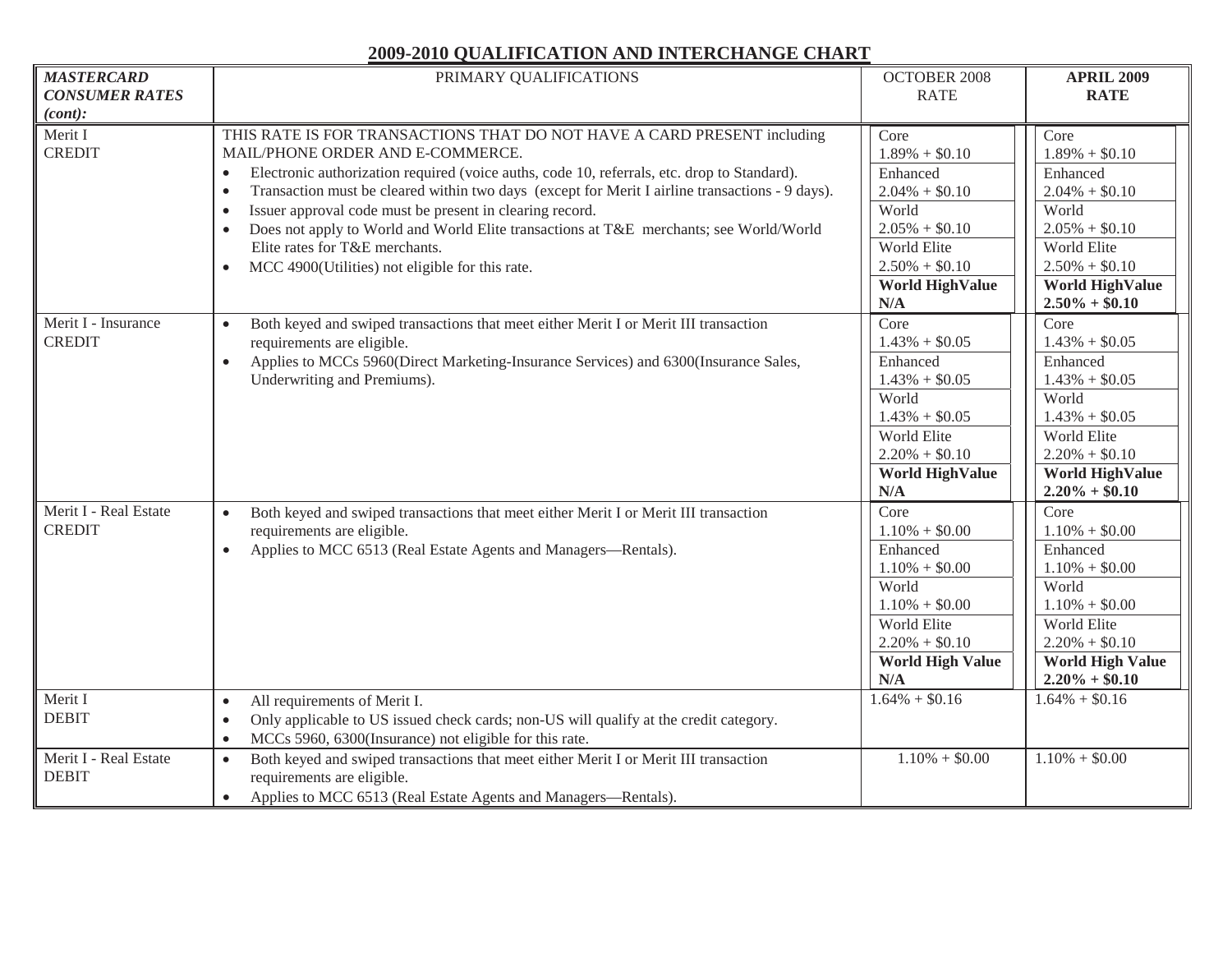| <b>MASTERCARD</b><br><b>CONSUMER RATES</b><br>(cont): | PRIMARY QUALIFICATIONS                                                                                                                                                                                                                                                                                                                                                                                                                                                                                                                                                                | <b>OCTOBER 2008</b><br><b>RATE</b>                                                                                                                           | <b>APRIL 2009</b><br><b>RATE</b>                                                                                                                                          |
|-------------------------------------------------------|---------------------------------------------------------------------------------------------------------------------------------------------------------------------------------------------------------------------------------------------------------------------------------------------------------------------------------------------------------------------------------------------------------------------------------------------------------------------------------------------------------------------------------------------------------------------------------------|--------------------------------------------------------------------------------------------------------------------------------------------------------------|---------------------------------------------------------------------------------------------------------------------------------------------------------------------------|
| Merchant UCAF<br><b>CREDIT</b>                        | THIS RATE IS FOR TRANSACTIONS THAT ARE PURCHASED OVER THE INTERNET and<br>participating in UCAF.<br>UCAF = Universal Cardholder Authentication Field<br>Applies to transactions when Merchant participates in Secure E-Commerce transaction utilizing<br>3-D secure processing MasterCard SecureCode.<br>All requirements of Merit I.<br>$\bullet$<br>Does not apply to World and World Elite transactions at T&E merchants; see World/World Elite<br>rates.<br>MCC 4900(Utilities) not eligible for this rate.<br>$\bullet$                                                          | Core<br>$1.58\% + $0.10$<br>Enhanced<br>$1.73\% + $0.10$<br>World<br>$1.73\% + $0.10$<br>World Elite<br>$2.20\% + $0.10$<br>World<br><b>HighValue</b><br>N/A | Core<br>$1.58\% + $0.10$<br>Enhanced<br>$1.73\% + $0.10$<br>World<br>$1.73\% + $0.10$<br>World Elite<br>$2.20\% + $0.10$<br>World<br><b>HighValue</b><br>$2.20\% + $0.10$ |
| Merchant UCAF<br><b>DEBIT</b>                         | All requirements of Merchant UCAF.<br>$\bullet$<br>Only applicable to US issued check cards; non-US will qualify at the credit category.<br>$\bullet$<br>MCCs 5960, 6300(Insurance) and 6513(Real Estate) not eligible for this rate.<br>$\bullet$                                                                                                                                                                                                                                                                                                                                    | $1.05\% + $.15$                                                                                                                                              | $1.05\% + $.15$                                                                                                                                                           |
| <b>Full UCAF</b><br><b>CREDIT</b>                     | THIS RATE IS FOR TRANSACTIONS THAT ARE PURCHASED OVER THE INTERNET and<br>participating in UCAF.<br>UCAF = Universal Cardholder Authentication Field<br>Applies to transactions when both Merchant & Issuer participate in Secure E-Commerce<br>$\bullet$<br>transaction utilizing 3-D secure processing MasterCard SecureCode.<br>All requirements of Merit I.<br>$\bullet$<br>Does not apply to World and World Elite transactions at T&E merchants; see World/World Elite<br>$\bullet$<br>rates for T&E merchants.<br>MCC 4900(Utilities) not eligible for this rate.<br>$\bullet$ | Core<br>$1.68\% + $0.10$<br>Enhanced<br>$1.83\% + $0.10$<br>World<br>$1.83\% + $0.10$<br>World Elite<br>$2.30\% + $0.10$<br>World<br><b>HighValue</b><br>N/A | Core<br>$1.68\% + $0.10$<br>Enhanced<br>$1.83\% + $0.10$<br>World<br>$1.83\% + $0.10$<br>World Elite<br>$2.30\% + $0.10$<br>World<br><b>HighValue</b><br>$2.30\% + $0.10$ |
| <b>Full UCAF</b><br><b>DEBIT</b>                      | All requirements of Full UCAF.<br>$\bullet$<br>Only applicable to US issued check cards; non-US will qualify at the credit category.<br>$\bullet$<br>MCCs 5960, 6300(Insurance) not eligible for this rate.<br>$\bullet$                                                                                                                                                                                                                                                                                                                                                              | $1.15\% + $0.15$                                                                                                                                             | $1.15\% + $0.15$                                                                                                                                                          |
| Standard<br><b>CREDIT</b>                             | Transactions not electronically authorized (voice auths, code 10s, referrals, etc); electronic<br>$\bullet$<br>transactions that are not otherwise qualified (i.e. full, unaltered contents of the magnetic stripe are<br>not transmitted [possibly due to merchant non-compliant software or card not containing full<br>data]).<br>Transaction must be cleared within 30 days.<br>$\bullet$                                                                                                                                                                                         | $2.95\% + $0.10$<br>World Elite<br>$3.25\% + $0.10$                                                                                                          | $2.95\% + $0.10$<br>World Elite&<br><b>World HighValue:</b><br>$3.25\% + $0.10$                                                                                           |
| Standard<br><b>DEBIT</b>                              | All requirements of Standard.<br>$\bullet$<br>Only applicable to US issued check cards; non-US will qualify at the credit category.<br>$\bullet$                                                                                                                                                                                                                                                                                                                                                                                                                                      | $1.90\% + $0.25$                                                                                                                                             | $1.90\% + $0.25$                                                                                                                                                          |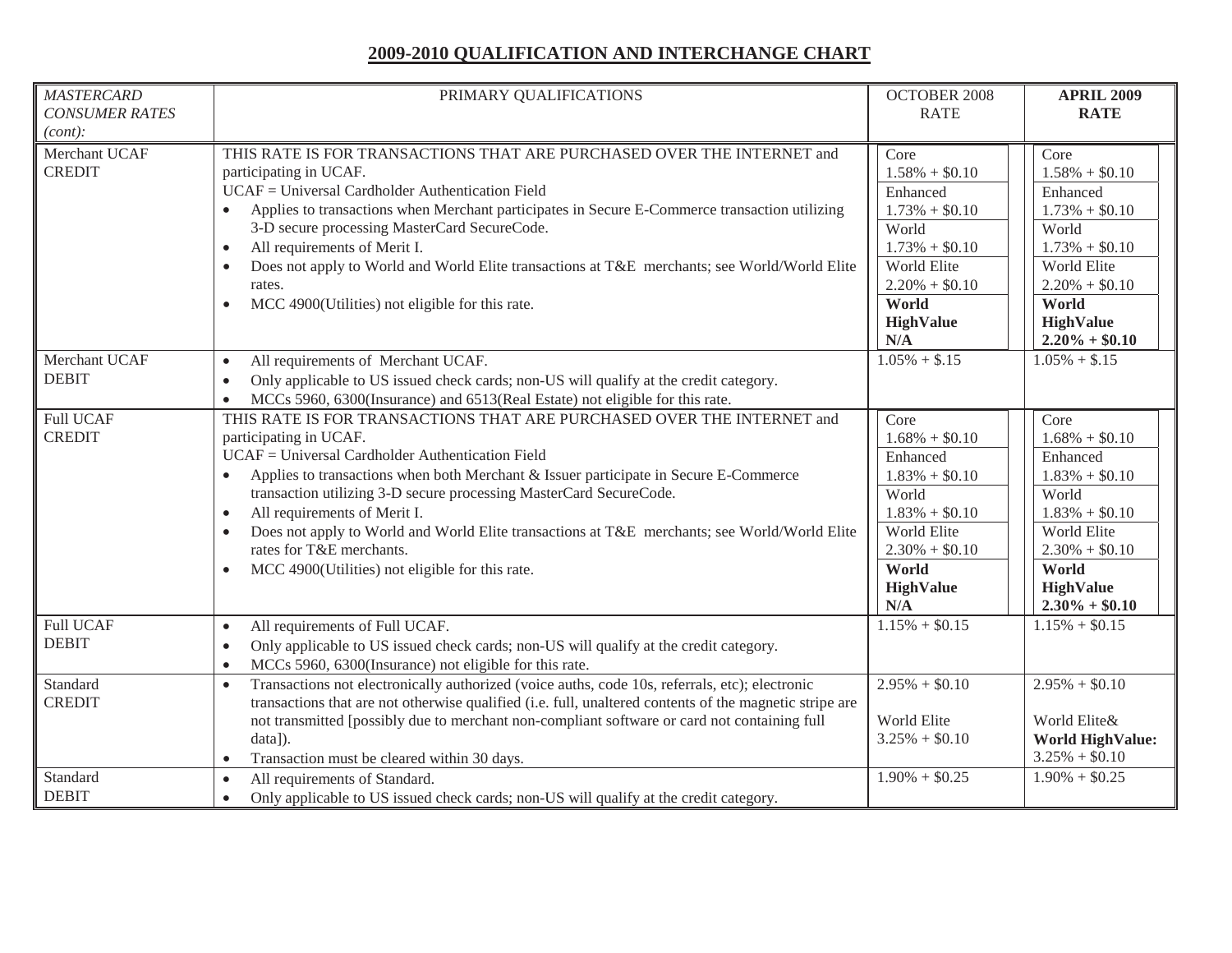| <b>MASTERCARD</b><br><b>CONSUMER RATES</b><br>(cont):                       | PRIMARY QUALIFICATIONS                                                                                                                                                                                                                                                                                                                                                                                                                                                                                                                                                                                                                                                                                                                                                                                                                                                                                                                                                                                                                                                                                                                                                                                                              | <b>OCTOBER 2008</b><br><b>RATE</b>                                                                                                                                                                                                                                                                                                    | <b>APRIL 2009</b><br><b>RATE</b>                                                                                                                                                                                                                                                                                                                                    |
|-----------------------------------------------------------------------------|-------------------------------------------------------------------------------------------------------------------------------------------------------------------------------------------------------------------------------------------------------------------------------------------------------------------------------------------------------------------------------------------------------------------------------------------------------------------------------------------------------------------------------------------------------------------------------------------------------------------------------------------------------------------------------------------------------------------------------------------------------------------------------------------------------------------------------------------------------------------------------------------------------------------------------------------------------------------------------------------------------------------------------------------------------------------------------------------------------------------------------------------------------------------------------------------------------------------------------------|---------------------------------------------------------------------------------------------------------------------------------------------------------------------------------------------------------------------------------------------------------------------------------------------------------------------------------------|---------------------------------------------------------------------------------------------------------------------------------------------------------------------------------------------------------------------------------------------------------------------------------------------------------------------------------------------------------------------|
| <b>Convenience Purchases</b><br><b>CREDIT</b><br>Petroleum<br><b>CREDIT</b> | Applies only to MCCs 5814(Fast Food), 5499(Convenience Stores), 7832(MovieTheaters).<br>$\bullet$<br>Must Meet Merit III requirements, including magnetic stripe data. Contactless transactions also<br>$\bullet$<br>eligible.<br>Transaction must be cleared within 24 hours of authorization.<br>$\bullet$<br>Applies to Core Value transactions below break-even amount of \$31.25. Transactions above<br>$\bullet$<br>\$31.25 will qualify for Core Value Merit III.<br>Applies to Enhanced Value transactions below break-even amount of \$58.82. Transactions<br>$\bullet$<br>above \$58.82 will qualify for Enhanced Value Merit III.<br>Applies to MCCs: 5541(Fuel-Inside Sales) and 5542(AFD).<br>$\bullet$<br>Must Meet Merit III or MC AFD (Automated Fuel Dispenser) requirements, including magnetic<br>$\bullet$<br>stripe data. Contactless transactions also eligible.<br>Transaction must be cleared within 24 hours of authorization.<br>$\bullet$<br>For MCC 5542 (AFD) transactions:<br>$\bullet$<br>Credit card must be present, swiped for authorization and mag-stripe read.<br>CAT(Card Activated Terminal) Level 2 terminal indicator required in auth message.<br>Contactless transactions also eligible. | Core<br>1.90%<br>Enhanced<br>1.90%<br>World<br>2.00%<br>World Elite<br>2.00%<br><b>World HighValue</b><br>N/A<br>Core<br>1.90%<br>$(\$0.95 \text{ max})$<br>Enhanced<br>1.90%<br>$(\$0.95 \text{ max})$<br>World<br>2.00%<br>$(\$0.95 \text{ max})$<br>World Elite<br>2.00%<br>$($0.95 \text{ max})$<br><b>World HighValue</b><br>N/A | Core<br>1.90%<br>Enhanced<br>1.90%<br>World<br>2.00%<br>World Elite<br>2.00%<br><b>World HighValue</b><br>2.00%<br>Core<br>1.90%<br>$(\$0.95 \text{ max})$<br>Enhanced<br>1.90%<br>$(\$0.95 \text{ max})$<br>World<br>2.00%<br>$($0.95 \text{ max})$<br>World Elite<br>2.00%<br>$(\$0.95 \text{ max})$<br><b>World HighValue</b><br>2.00%<br>$(\$0.95 \text{ max})$ |
| Petroleum - CAT/AFD<br><b>DEBIT</b>                                         | Applies to: MCC 5542(CAT/AFD).<br>$\bullet$<br>Credit card must be present, swiped for authorization and mag stripe read.<br>$\bullet$<br>CAT Level 2 terminal indicator required in auth message.<br>$\bullet$<br>Only applicable to US issued check cards; non-US will qualify at the credit category.<br>$\bullet$                                                                                                                                                                                                                                                                                                                                                                                                                                                                                                                                                                                                                                                                                                                                                                                                                                                                                                               | $.70\% + $.17$<br>$(\$0.95 \text{ max})$                                                                                                                                                                                                                                                                                              | $.70\% + $.17$<br>$($0.95 \text{ max})$                                                                                                                                                                                                                                                                                                                             |
| Petroleum - Service<br><b>Stations DEBIT</b>                                | Applies to: 5541(Fuel -Inside Sales)<br>$\bullet$<br>Must Meet Merit III requirements, including magnetic stripe data.<br>$\bullet$<br>Only applicable to US issued check cards; non-US will qualify at the credit category.<br>$\bullet$                                                                                                                                                                                                                                                                                                                                                                                                                                                                                                                                                                                                                                                                                                                                                                                                                                                                                                                                                                                           | $.70\% + $.17$<br>$(\$0.95 \text{ max})$                                                                                                                                                                                                                                                                                              | $.70\% + $.17$<br>$(\$0.95 \text{ max})$                                                                                                                                                                                                                                                                                                                            |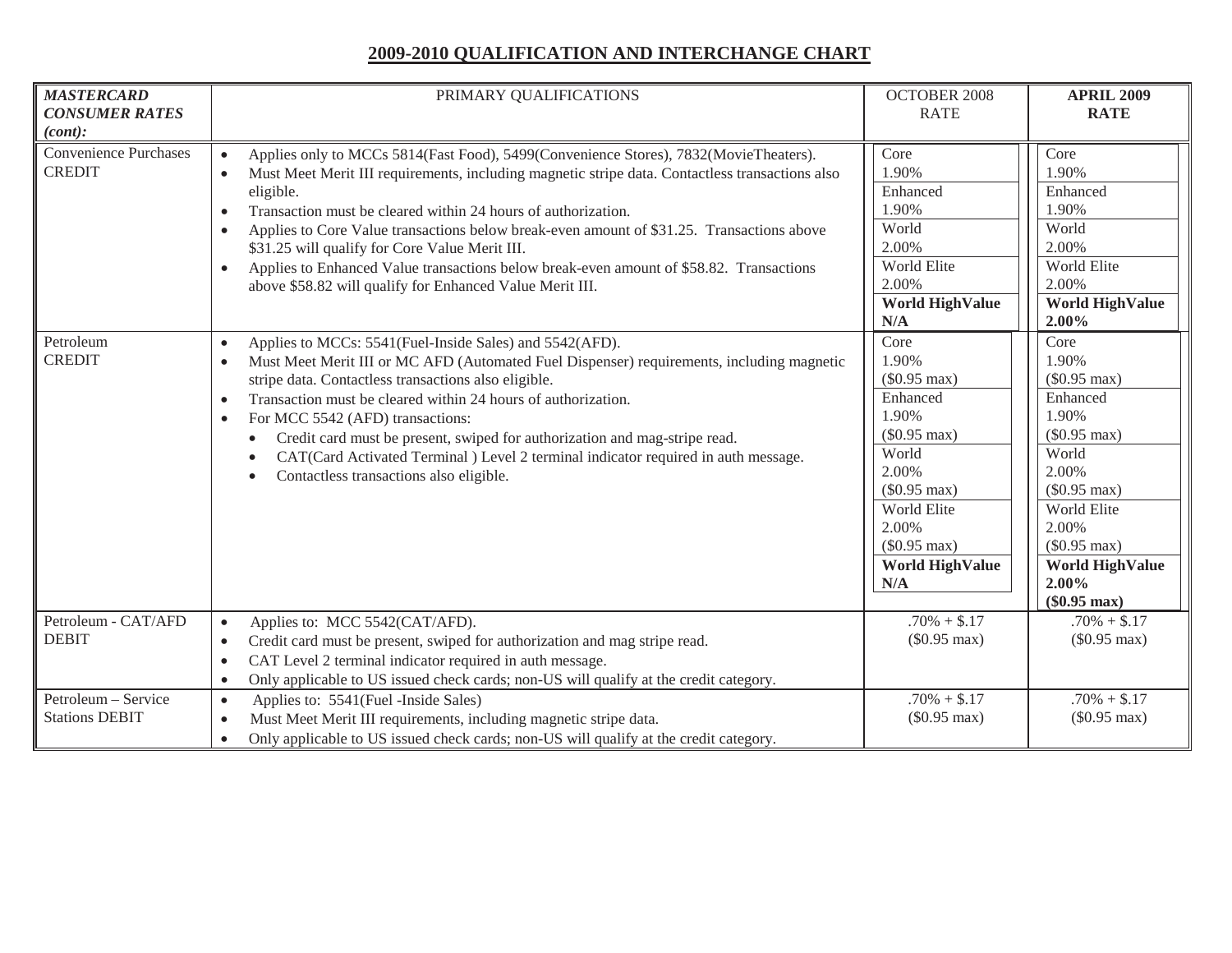| <b>MASTERCARD</b><br><b>CONSUMER RATES</b><br>(cont):          | PRIMARY QUALIFICATIONS                                                                                                                                                                                                                                                                                                                                                                                                                                                                                                                                                                                                                                                                                                                                                                                                                                                                         | <b>OCTOBER 2008</b><br><b>RATE</b>                                                                                                                        | <b>APRIL 2009</b><br><b>RATE</b>                                                                                                                                       |
|----------------------------------------------------------------|------------------------------------------------------------------------------------------------------------------------------------------------------------------------------------------------------------------------------------------------------------------------------------------------------------------------------------------------------------------------------------------------------------------------------------------------------------------------------------------------------------------------------------------------------------------------------------------------------------------------------------------------------------------------------------------------------------------------------------------------------------------------------------------------------------------------------------------------------------------------------------------------|-----------------------------------------------------------------------------------------------------------------------------------------------------------|------------------------------------------------------------------------------------------------------------------------------------------------------------------------|
| <b>Small Ticket DEBIT</b>                                      | Applies to MCCs: 4111(Transportation-Commuter Passenger including Ferries), 4121(Limos &<br>$\bullet$<br>Taxicabs), 5499(Convenience Stores), 5812(Restaurants), 5814(Fast Food), 7523(Parking<br>Lots/Garages), 7832(Movie Theaters), 7841(Video/DVD Rental Stores), 4131(Bus Lines),<br>4784(Tolls & Bridge Fees), 5994(News Dealers & Newstands), 7211(Laundries-Family &<br>Commercial), 7216(Dry Cleaners), 7338(Quick Copy), and 7542(Car Washes).<br>Applies to transactions of \$15.00 or less.<br>$\bullet$<br>Must Meet Merit III requirements, including magnetic stripe data.<br>$\bullet$<br>Transactions initiated with a transponder will qualify without the mag-stripe data.<br>$\bullet$<br>Transaction must be settled within 24 hours of authorization.<br>$\bullet$<br>Only applicable to US issued check cards; non-US will qualify at the credit category.<br>$\bullet$ | $1.55\% + $.04$                                                                                                                                           | $1.55\% + $.04$                                                                                                                                                        |
| Quick Pay                                                      | Limited to MCCs 4121(Limousines & Taxicabs), 5814(Fast Food), 5912(Drug Stores,<br>$\bullet$<br>Pharmacies), 5499(Miscellaneous Food Stores), 5541(Service Stations), 7523(Parking Garages),<br>7832(Movie Theaters). Registration requirements may apply; see focus/37 for details.<br>Applies to transactions \$25 and under. Maximum for MCC 7523(Parking Garages) is \$75.00.<br>$\bullet$<br>For these transactions, merchant is not required to 1) obtain the cardholder signature or 2) provide<br>$\bullet$<br>a transaction receipt, unless requested by cardholder.<br>There is no interchange rate associated with this category; transactions will qualify for MC<br>$\bullet$<br>interchange based on criteria met (i.e. if transaction meets Merit III requirements, it will qualify for<br>Merit III). Valid authorization required.                                            | N/A                                                                                                                                                       | N/A                                                                                                                                                                    |
| Supermarket<br><b>CREDIT</b>                                   | Must be a qualified supermarket merchant (MCC 5411).<br>$\bullet$<br>Must meet Merit III requirements.<br>$\bullet$                                                                                                                                                                                                                                                                                                                                                                                                                                                                                                                                                                                                                                                                                                                                                                            | Core<br>$1.48\% + $0.05$<br>Enhanced<br>$1.48\% + $0.05$<br>World<br>$1.58\% + $0.05$<br>World Elite<br>$1.90\% + $0.05$<br><b>World HighValue</b><br>N/A | Core<br>$1.48\% + $0.05$<br>Enhanced<br>$1.48\% + $0.05$<br>World<br>$1.58\% + $0.05$<br>World Elite<br>$1.90\% + $0.05$<br><b>World HighValue</b><br>$1.90\% + $0.05$ |
| Supermarket<br><b>DEBIT</b><br>Warehouse Club<br><b>CREDIT</b> | Must be a qualified supermarket merchant (MCC 5411). Must meet Merit III requirements.<br>$\bullet$<br>Only applicable to US issued check cards; non-US will qualify at the International Rates.<br>$\bullet$<br>Qualified and registered warehouse club merchant, MCC 5300. Must meet Merit III requirements.<br>$\bullet$                                                                                                                                                                                                                                                                                                                                                                                                                                                                                                                                                                    | $1.05\% + $0.15$<br>$(\$0.35 \text{ max})$<br>1.10%                                                                                                       | $1.05\% + $0.15$<br>$(\$0.35 \text{ max})$<br>1.10%                                                                                                                    |
| Warehouse Club DEBIT                                           | Qualified and registered warehouse club merchant, MCC 5300. Must meet Merit III requirements.<br>$\bullet$<br>Only applicable to US issued check cards; non-US will qualify at the International Rates.<br>$\bullet$                                                                                                                                                                                                                                                                                                                                                                                                                                                                                                                                                                                                                                                                           | $1.05\% + $0.15$<br>$($0.35 \text{ max})$                                                                                                                 | $1.05\% + $0.15$<br>$($0.35 \text{ max})$                                                                                                                              |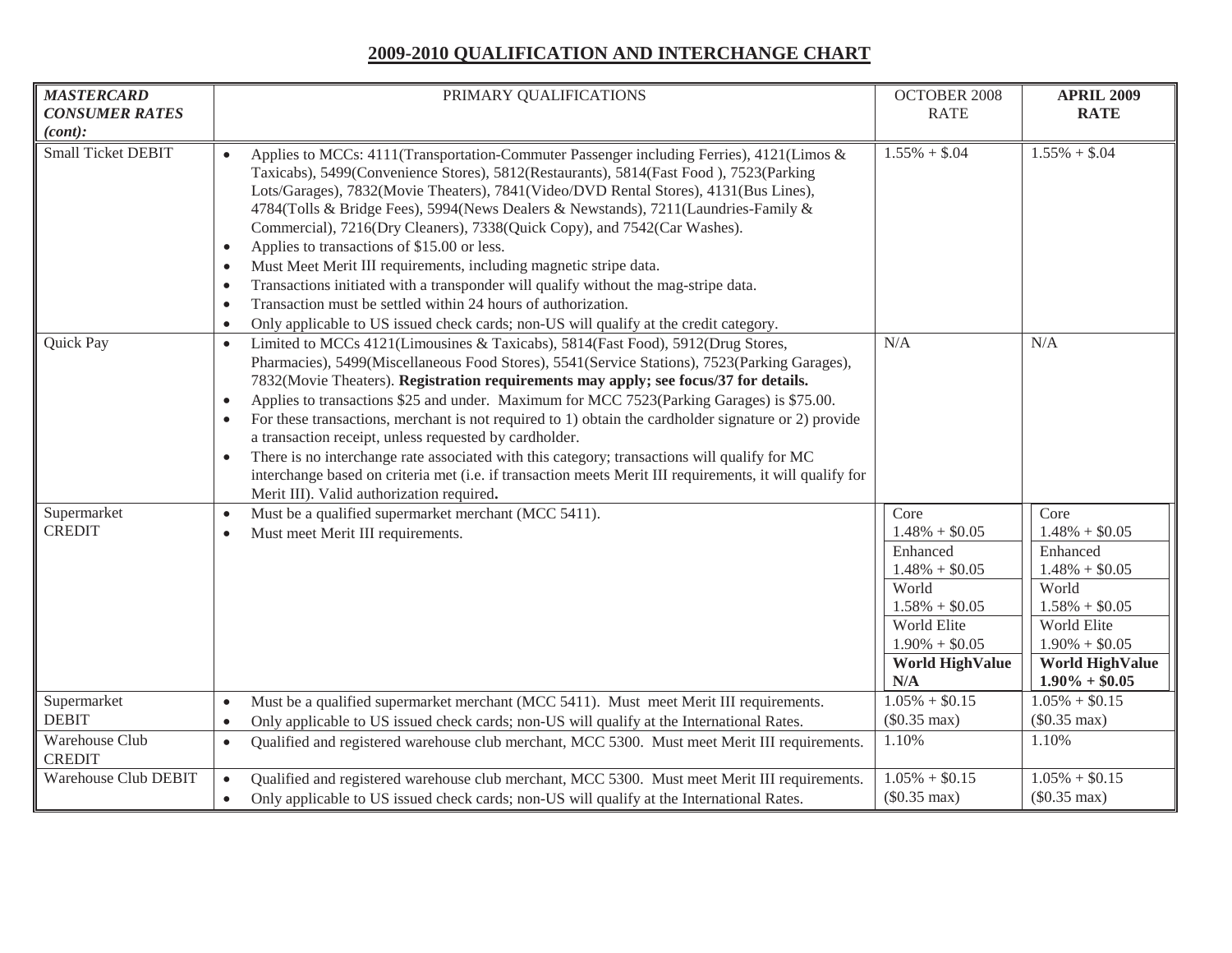| <b>MASTERCARD</b><br><b>CONSUMER RATES</b>                                 | PRIMARY QUALIFICATIONS                                                                                                                                                                                                                                                                                                                                                                                                                                                                                                                                                                                                                                                                                                   | <b>OCTOBER 2008</b><br><b>RATE</b>                                                           | <b>APRIL 2009</b><br><b>RATE</b>                                                                |
|----------------------------------------------------------------------------|--------------------------------------------------------------------------------------------------------------------------------------------------------------------------------------------------------------------------------------------------------------------------------------------------------------------------------------------------------------------------------------------------------------------------------------------------------------------------------------------------------------------------------------------------------------------------------------------------------------------------------------------------------------------------------------------------------------------------|----------------------------------------------------------------------------------------------|-------------------------------------------------------------------------------------------------|
| (cont):<br>Service Industries<br>Incentive Program (SIIP)<br><b>CREDIT</b> | Restricted to keyed transactions at MCCs: 4814(Telecommunication Services), 4899(Cable & Other<br>$\bullet$<br>Pay TV). 4812(Telecommunication Equipment), 4900(Utilities), 5960 and 6300(Insurance) are no<br>longer eligible.<br>Applies to consumer cards only.<br>$\bullet$<br>Merchant registration no longer required.<br>Electronic authorization required; must be cleared within 1 day of authorization.<br>Transaction must be keyed and include special indicator in auth and settlement records.                                                                                                                                                                                                             | $1.15\% + $.05$                                                                              | $1.15\% + $.05$                                                                                 |
| Service Industries<br>Incentive Program (SIIP)<br><b>DEBIT</b>             | All requirements of Service Industries Incentive Program (SIIP).<br>$\bullet$<br>Registered merchants with the above MCCs, this rate will apply to transactions below break-even<br>$\bullet$<br>amount of \$57.14 and less.<br>For transactions above \$57.14 for MCC 4899(Cable & Other Pay TV), the Emerging Market debit<br>$\bullet$<br>rate will be applied.<br>Only applicable to US issued check cards; non-US will qualify at the credit category.<br>$\bullet$                                                                                                                                                                                                                                                 | $1.15\% + $.05$                                                                              | $1.15\% + $.05$                                                                                 |
| <b>Utility CREDIT</b>                                                      | Restricted to MCC 4900 and US Consumer Cards ONLY.<br>$\bullet$<br>Electronic authorization required (voice auths, code 10, referrals, etc. qualify at Standard).<br>$\bullet$<br>Transaction must be settled within two days.<br>$\bullet$<br>Program registration no longer required effective APRIL 2009.<br>$\bullet$                                                                                                                                                                                                                                                                                                                                                                                                | Core, Enhanced,<br>World<br>\$0.65<br>World Elite<br>\$0.75<br><b>World HighValue</b><br>N/A | Core, Enhanced,<br>World<br>\$0.65<br>World Elite<br>\$0.75<br><b>World HighValue</b><br>\$0.75 |
| <b>Utility DEBIT</b>                                                       | All Requirements of MasterCard Utility Credit.<br>$\bullet$                                                                                                                                                                                                                                                                                                                                                                                                                                                                                                                                                                                                                                                              | \$0.45                                                                                       | \$0.45                                                                                          |
| <b>Emerging Market</b><br><b>DEBIT</b>                                     | Applies to MCCs 4899(Cable & Other Pay TV), 4900(Utilities), 5900 and 6300(Insurance),<br>$\bullet$<br>9211(Courts), 9222(Fines), 9223(Bail Bonds), 9311(Taxes), 9399(Government Services Not<br>Elsewhere Classified), and 8211, 8220, 8299(Schools).<br>Electronic authorization required; must be cleared within two days of authorization. Transaction<br>$\bullet$<br>may be swiped or keyed.<br>For SIIP registered merchants with MCC 4899(Cable & Other Pay TV), this rate will apply to<br>transactions above break-even of \$57.14 and above. For transactions below \$57.14, the SIIP debit<br>rate will be applied.<br>Only applicable to US issued check cards; non-US will qualify at International Rates. | $.80\% + $.25$                                                                               | $.80\% + $.25$                                                                                  |
| <b>Public Sector CREDIT</b>                                                | Restricted to transactions at MCCs 4111(Transportation), 4784(Bridge & Road Fees, Tolls),<br>$\bullet$<br>9211(Courts), 9222(Fines), 9223(Bail Bonds), 9311(Taxes), 9399(Government Services Not<br>Elsewhere Classified), and 9402 Postal Service-Government Only).<br>Applies to Consumer cards only.<br>Electronic authorization required; must be cleared within two days of authorization.                                                                                                                                                                                                                                                                                                                          | $1.55\% + $0.10$                                                                             | $1.55\% + $0.10$                                                                                |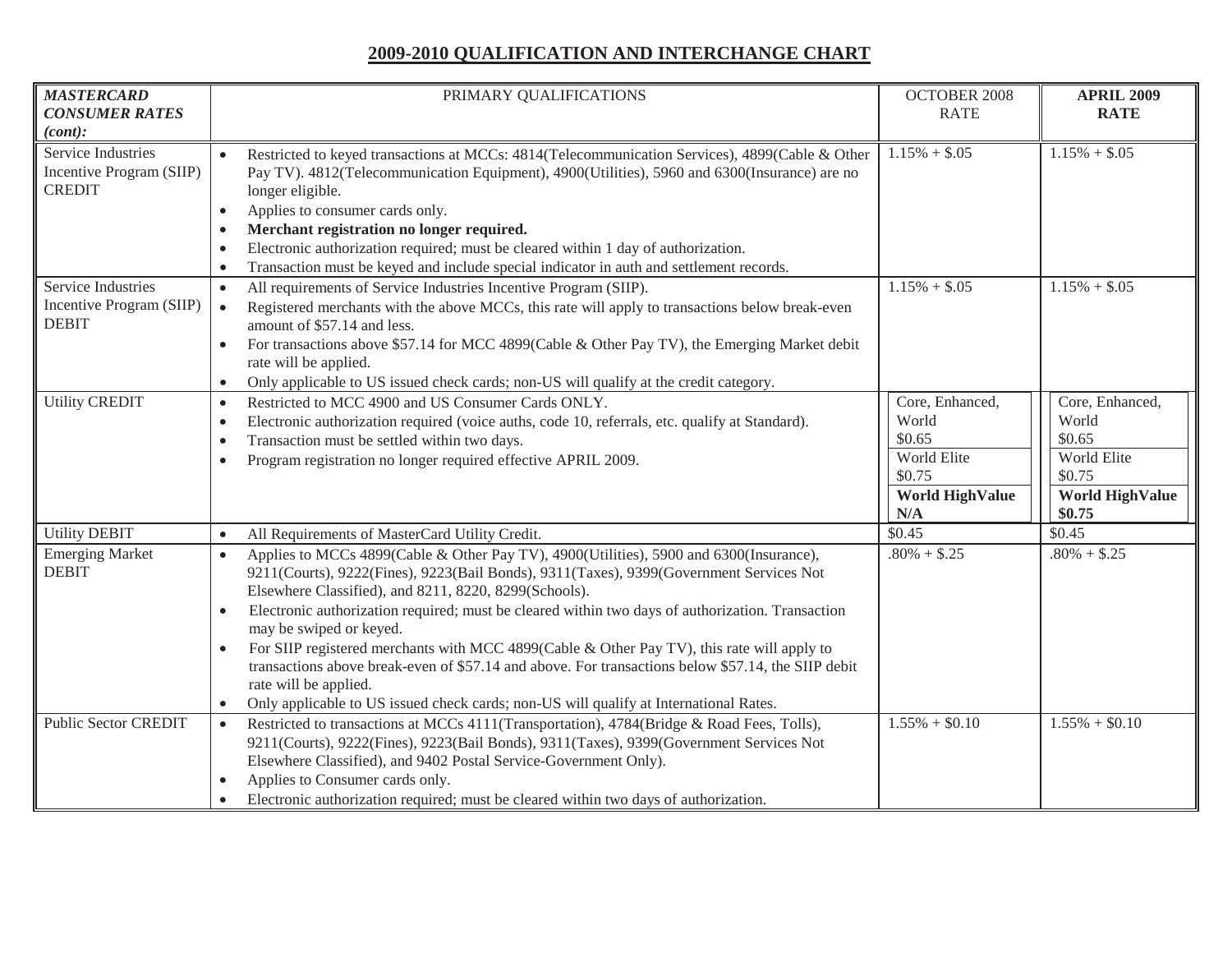| <b>MASTERCARD</b><br><b>CONSUMER RATES</b><br>(cont):                                  | PRIMARY QUALIFICATIONS                                                                                                                                                                                                                                                                                                                                                                                                                                                                                                                                | <b>OCTOBER 2008</b><br><b>RATE</b>                                                               | <b>APRIL 2009</b><br><b>RATE</b>                                                                              |
|----------------------------------------------------------------------------------------|-------------------------------------------------------------------------------------------------------------------------------------------------------------------------------------------------------------------------------------------------------------------------------------------------------------------------------------------------------------------------------------------------------------------------------------------------------------------------------------------------------------------------------------------------------|--------------------------------------------------------------------------------------------------|---------------------------------------------------------------------------------------------------------------|
| <b>Travel Industries</b><br>Premier Service (TIPS)<br>[Preferred T&E]<br><b>CREDIT</b> | MUST BE CERTIFIED WITH MASTERCARD.<br>$\bullet$<br>Electronic authorization required; signature and mag swipe not required.<br>$\bullet$<br>Indicator for Preferred Customer required.<br>$\bullet$<br>Merchant forfeits representment rights on "fraudulent transaction--no imprint" chargebacks.<br>$\bullet$<br>Transaction must be settled within 24 hours of transaction.<br>$\bullet$<br>Hotel and Car Rental transactions limited to Merchant specific registered MCCs.<br>$\bullet$<br>Applies to all Cruise Lines transactions.<br>$\bullet$ | Core<br>$1.58\% + $0.10$<br>Enhanced<br>$1.90\% + $0.10$                                         | Core<br>$1.58\% + $0.10$<br>Enhanced<br>$1.90\% + $0.10$                                                      |
| <b>Travel Industries</b><br>Premier Service (TIPS)<br>[Preferred T&E] DEBIT            | All requirements of Travel Industries Premier Service (TIPS).<br>$\bullet$<br>This rate is only applicable to US issued check cards; non-US will qualify at the credit category.<br>$\bullet$                                                                                                                                                                                                                                                                                                                                                         | $1.36\% + $0.15$                                                                                 | $1.36\% + $0.15$                                                                                              |
| Passenger Transport<br>(T&E) CREDIT                                                    | Applies to MCCs 3000-3350, 4511(Airlines) and MCC 4112(Passenger Railway).<br>$\bullet$<br>Applies to Consumer cards only.<br>$\bullet$<br>Magnetic stripe not required; valid authorization required.<br>$\bullet$<br>Requires the 635/636 Passenger Transport Format 1 and Format 2 records.<br>$\bullet$                                                                                                                                                                                                                                           | Core<br>$1.75\% + $0.10$<br>Enhanced<br>$1.90\% + $0.10$                                         | Core<br>$1.75\% + $0.10$<br>Enhanced<br>$1.90\% + $0.10$                                                      |
| Passenger Transport<br>(T&E) DEBIT                                                     | All requirements of Passenger Transport (T&E).<br>$\bullet$<br>This rate is only applicable to US issued check cards; non-US will qualify at the credit category.<br>$\bullet$                                                                                                                                                                                                                                                                                                                                                                        | $1.60\% + $.15$                                                                                  | $1.60\% + $.15$                                                                                               |
| World, World Elite &<br><b>World High Value</b><br>Restaurant<br><b>CREDIT</b>         | Applies to World, World Elite & World High Value cards accepted at MCC 5812(Restaurants).<br>$\bullet$<br>Applies to MCC 5812(Restaurant) transactions below \$60.00. Transactions greater than \$60.00 will<br>$\bullet$<br>qualify at World, World Elite & World High Value T&E.<br>Must meet Merit III requirements.<br>$\bullet$                                                                                                                                                                                                                  | World, World Elite:<br>$1.73\% + $0.10$                                                          | World, World<br>Elite, World High<br>Value:<br>$1.73\% + $0.10$                                               |
| World, World Elite &<br><b>World High Value</b><br>T&E<br><b>CREDIT</b>                | Applies to World, World Elite & World High Value cards accepted at T&E merchants.<br>$\bullet$<br>Does not apply to Airline MCCs.<br>$\bullet$<br>Special chargeback rules apply.<br>$\bullet$<br>Includes MCC 4112(Passenger Railway).<br>$\bullet$                                                                                                                                                                                                                                                                                                  | World<br>$2.30\% + $0.10$<br>World Elite<br>$2.75\% + $0.10$<br>World<br><b>HighValue</b><br>N/A | World<br>$2.30\% + $0.10$<br>World Elite<br>$2.75\% + $0.10$<br>World<br><b>HighValue</b><br>$2.75\% + $0.10$ |
| World Elite &<br><b>World High Value</b><br>T&E Large Ticket<br><b>CREDIT</b>          | Applies to World Elite & World High Value MasterCard cards accepted at T&E merchants.<br>$\bullet$<br>Applies to transactions $> $2500.00$ .<br>$\bullet$                                                                                                                                                                                                                                                                                                                                                                                             | 2.00%                                                                                            | 2.00%                                                                                                         |
| World Elite &<br><b>World High Value</b><br>Airline<br><b>CREDIT</b>                   | Applies to World Elite & World High Value MasterCard cards accepted at airline merchants.<br>$\bullet$<br>Special chargeback rules apply.<br>$\bullet$                                                                                                                                                                                                                                                                                                                                                                                                | $2.30\% + $.10$                                                                                  | $2.30\% + $.10$                                                                                               |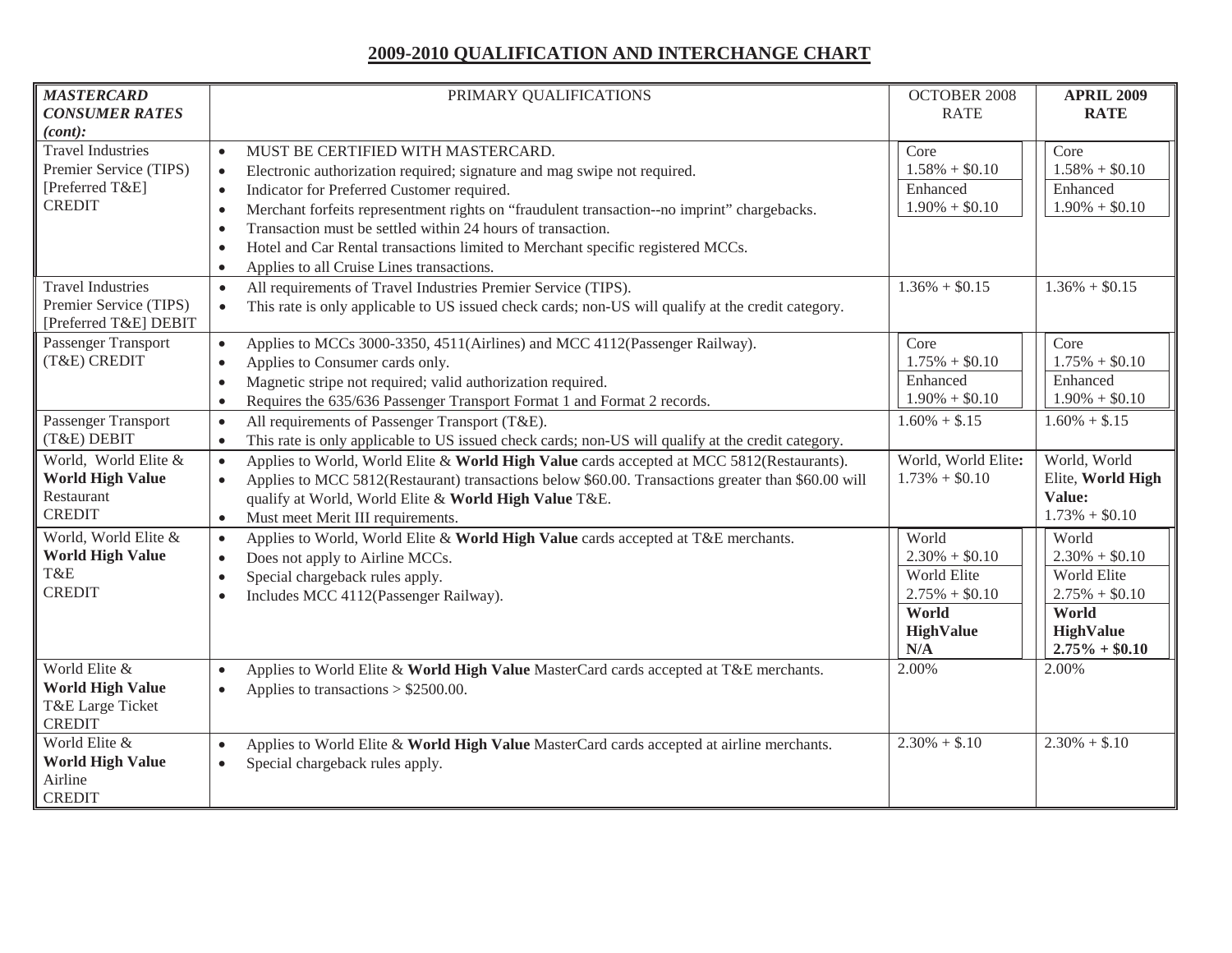| <b>MASTERCARD</b><br><b>COMMERCIAL</b><br><b>RATES:</b> | PRIMARY QUALIFICATIONS                                                                                                                                                                                                                                                                                                                                                                                                                                                                                                                                                                                                                                                                                                                                                                                                                                                                                                                                                                                                                  | <b>OCTOBER 2008</b><br><b>RATE</b>                                                                                                                                                                                                       | <b>APRIL 2009</b><br><b>RATE</b>                                                                                                                                                                                                                |
|---------------------------------------------------------|-----------------------------------------------------------------------------------------------------------------------------------------------------------------------------------------------------------------------------------------------------------------------------------------------------------------------------------------------------------------------------------------------------------------------------------------------------------------------------------------------------------------------------------------------------------------------------------------------------------------------------------------------------------------------------------------------------------------------------------------------------------------------------------------------------------------------------------------------------------------------------------------------------------------------------------------------------------------------------------------------------------------------------------------|------------------------------------------------------------------------------------------------------------------------------------------------------------------------------------------------------------------------------------------|-------------------------------------------------------------------------------------------------------------------------------------------------------------------------------------------------------------------------------------------------|
|                                                         | In addition to existing merchant information requirements, MasterCard Commercial Card transactions<br>require Tax ID, Tax ID Provided Code, Legal Corporate Name, Merchant and Business Type. Specific<br>requirements are also identified within each category.                                                                                                                                                                                                                                                                                                                                                                                                                                                                                                                                                                                                                                                                                                                                                                        |                                                                                                                                                                                                                                          |                                                                                                                                                                                                                                                 |
| Commercial<br>Face-to-Face<br>$(Non-T&E)$               | Applies to Business, Corporate, Purchasing, Fleet (excluding fuel MCCs for Fleet), Corporate World,<br>$\bullet$<br>Corporate World Elite, Business World, and Business World Elite cards.<br>Swiped transaction--Card and cardholder must be present and entire contents of magnetic stripe must<br>$\bullet$<br>be read and transmitted.<br>Level II Data Required:<br>$\bullet$<br>STATIC DATA: Merchant Tax ID, Merchant Type (from Merchant record)<br>POS PROMPTS: Tax Amount, Customer Code (cardholder provides Customer Code to<br>merchant). Tax amount must be both $\boxtimes$ 0.1% and $\boxtimes$ 30% of the transaction amount or zero. If the<br>tax amount is zero, the transaction must submit a tax-exempt indicator in addition to the zero tax.<br>Transactions with no tax amount, including tax-exempt items, are eligible for this rate provided<br>the tax-exempt indicator and zero tax are submitted with the transaction.<br>Transaction must be cleared within 24 hours of the authorization.<br>$\bullet$ | Corporate,<br>Corporate<br>World, & World<br>Elite:<br>$2.05\% + $0.10$<br>Business:<br>$2.32\% + $0.10$<br><b>Business World</b><br>& World Elite:<br>$2.32\% + $0.10$<br>Purchasing:<br>$2.33\% + $0.10$<br>Fleet:<br>$2.45\% + $0.10$ | Corporate,<br>Corporate<br>World, & World<br>Elite:<br>$2.15\% + $0.10$<br><b>Business:</b><br>$2.20\% + $0.10$<br><b>Business World</b><br>& World Elite:<br>$2.25\% + $0.10$<br>Purchasing:<br>$2.40\% + $0.10$<br>Fleet:<br>$2.50\% + $0.10$ |
| Commercial<br>Face-to-Face<br>Petroleum                 | Applies to Business, Corporate, Purchasing, Corporate World, Corporate World Elite, Business<br>$\bullet$<br>World, and Business World Elite.<br>Fleet not eligible for this rate.<br>$\bullet$<br>Applies to Fuel MCCs 4468(Marinas), 5541(Fuel-Inside Sales), 5542(AFD), 5499(Convenience<br>$\bullet$<br>Stores), 5983(Fuel Dealers), 7511(Truck Stops)<br>Transaction must be swiped. Card and cardholder must be present and entire contents of magnetic<br>$\bullet$<br>stripe must be read and transmitted.<br>Level II Data Required:<br>$\bullet$<br>STATIC DATA: Merchant Tax ID, Merchant Type (from Merchant record)<br>POS PROMPTS: Tax Amount, Customer Code (cardholder provides Customer Code to<br>merchant).<br>Transaction must be cleared within 24 hours of the authorization.                                                                                                                                                                                                                                     | Corporate,<br>Corporate World<br>& World Elite:<br>2.05%<br><b>Business:</b><br>2.05%<br><b>Business World</b><br>& World Elite:<br>2.20%<br>Purchasing:<br>2.05%                                                                        | Corporate,<br>Corporate World<br>& World Elite:<br>$2.05\% + $0.10$<br>Business:<br>$2.05\% + $0.10$<br><b>Business World</b><br>& World Elite:<br>$2.10\% + $0.10$<br>Purchasing:<br>$2.05\% + $0.10$                                          |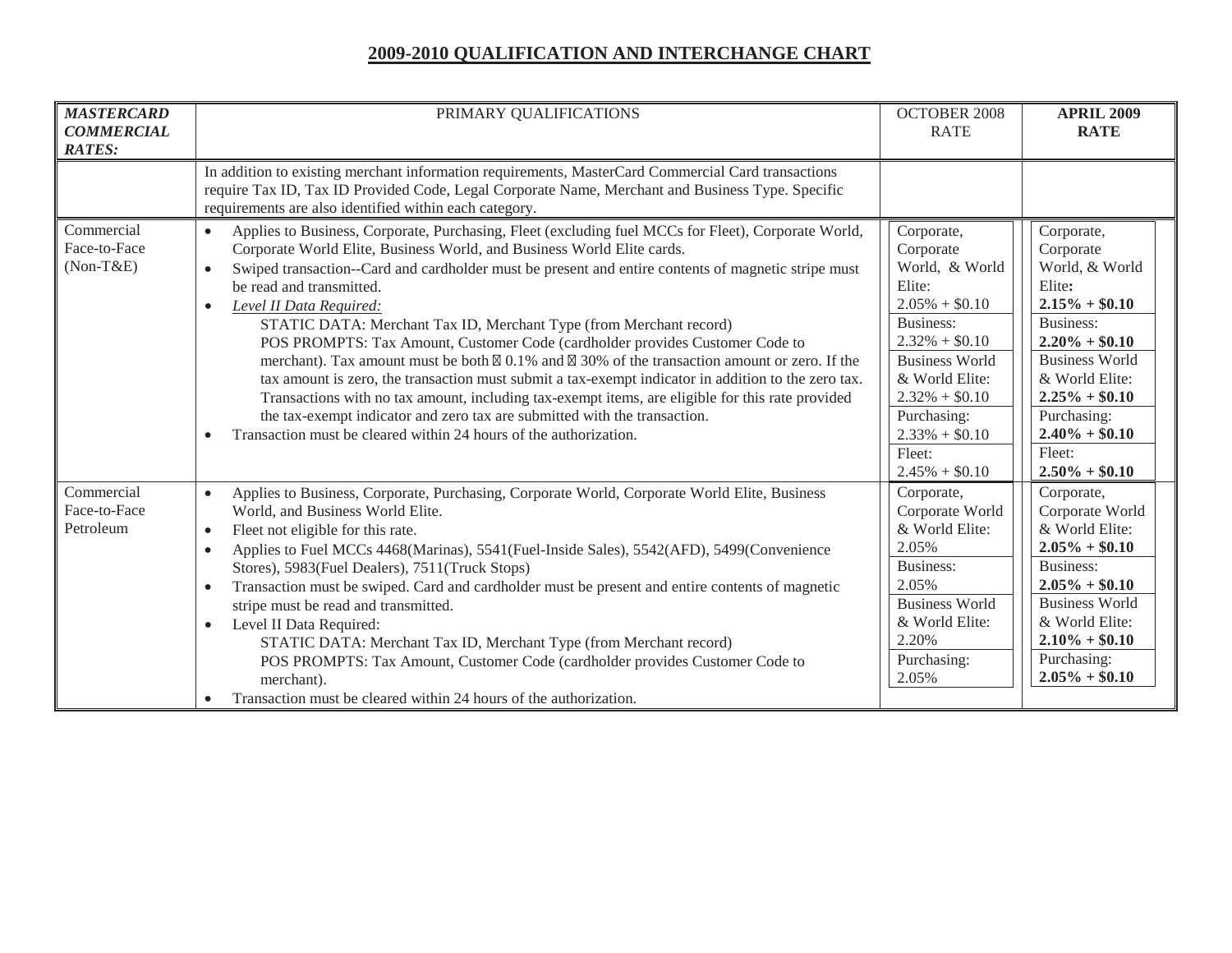| <b>MASTERCARD</b>                                           | PRIMARY QUALIFICATIONS                                                                                                                                                                                                                                                                                                                                                                                                                                                                                                                                                                                                                                                                                                                                                                                                                                                                                                                                                                                                                                     | <b>OCTOBER 2008</b>                                                                                                                                                                                                                  | <b>APRIL 2009</b>                                                                                                                                                                                                                           |
|-------------------------------------------------------------|------------------------------------------------------------------------------------------------------------------------------------------------------------------------------------------------------------------------------------------------------------------------------------------------------------------------------------------------------------------------------------------------------------------------------------------------------------------------------------------------------------------------------------------------------------------------------------------------------------------------------------------------------------------------------------------------------------------------------------------------------------------------------------------------------------------------------------------------------------------------------------------------------------------------------------------------------------------------------------------------------------------------------------------------------------|--------------------------------------------------------------------------------------------------------------------------------------------------------------------------------------------------------------------------------------|---------------------------------------------------------------------------------------------------------------------------------------------------------------------------------------------------------------------------------------------|
| <b>COMMERCIAL</b>                                           |                                                                                                                                                                                                                                                                                                                                                                                                                                                                                                                                                                                                                                                                                                                                                                                                                                                                                                                                                                                                                                                            | <b>RATE</b>                                                                                                                                                                                                                          | <b>RATE</b>                                                                                                                                                                                                                                 |
| <b>RATES:</b><br>Commercial<br>Data Rate III<br>$(Non-T&E)$ | Applies to Purchasing, Fleet, Business, and Corporate, Corporate World, Corporate World Elite,<br>$\bullet$<br>Business World, and Business World Elite cards.<br>Fuel MCCs are eligible for this rate.<br>$\bullet$<br>Level II Data Required.<br>$\bullet$<br>Additional Level III data required. Level III data includes line item transaction detail such as<br>$\bullet$<br>quantity and type of goods/service.                                                                                                                                                                                                                                                                                                                                                                                                                                                                                                                                                                                                                                       | 1.75%<br>Business World,<br><b>Business World Elite:</b><br>1.75%                                                                                                                                                                    | $1.80\% + $0.10$<br>Business World,<br><b>Business World Elite:</b><br>$1.85\% + $0.10$                                                                                                                                                     |
|                                                             | Transaction must be cleared within two days.<br>$\bullet$<br>Swiped or keyed transaction; electronic authorization required.<br>$\bullet$                                                                                                                                                                                                                                                                                                                                                                                                                                                                                                                                                                                                                                                                                                                                                                                                                                                                                                                  |                                                                                                                                                                                                                                      |                                                                                                                                                                                                                                             |
| Commercial<br>Data Rate II<br>$(Non-T&E)$                   | Applies to Purchasing Cards.<br>$\bullet$<br>Applies to Business, Corporate, Corporate World, Corporate World Elite, Business World, and<br>$\bullet$<br>Business World Elite cards; Customer Code not required.<br>Applies to Fleet cards; additional fuel addendum data required.<br>$\bullet$<br>Level II Data Required:<br>$\bullet$<br>STATIC DATA: Merchant Tax ID, Merchant Type (from Merchant record)<br>POS PROMPTS: Tax Amount, Customer Code (cardholder provides Customer Code to<br>merchant). Tax amount must be either $\boxtimes$ 0.1% and $\boxtimes$ 30% of the transaction amount or zero.<br>If the tax amount is zero, the transaction must submit a tax-exempt indicator in addition to<br>the zero tax. Transactions with no tax amount, including tax-exempt items, are eligible for<br>this rate provided the tax-exempt indicator and zero tax are submitted with the transaction.<br>Transaction must be cleared within two days.<br>$\bullet$<br>Swiped or keyed transaction; electronic authorization required.<br>$\bullet$ | Corporate,<br>Corporate World<br>& World Elite:<br>$2.05\% + $0.10$<br>Business:<br>$2.32\% + $0.10$<br><b>Business World</b><br>& World Elite:<br>$2.32\% + $0.10$<br>Purchasing:<br>$2.33\% + $0.10$<br>Fleet:<br>$2.45\% + $0.10$ | Corporate,<br>Corporate World<br>& World Elite:<br>$2.15\% + $0.10$<br><b>Business:</b><br>$2.20\% + $0.10$<br><b>Business World</b><br>& World Elite:<br>$2.25\% + $0.10$<br>Purchasing:<br>$2.40\% + $0.10$<br>Fleet:<br>$2.50\% + $0.10$ |
| Commercial<br>Data Rate II<br>Petroleum                     | Applies to Fuel MCCs 4468(Marinas), 5541(Fuel-Inside Sales), 5542(AFD), 5499(Convenience<br>$\bullet$<br>Stores), 5983(Fuel Dealers), 7511(Truck Stops)<br>Applies to Purchasing Cards.<br>$\bullet$<br>Applies to Business, Corporate, Corporate World, Corporate World Elite, Business World, and<br>$\bullet$<br>Business World Elite cards; Customer Code not required.<br>Applies to Fleet cards; additional fuel addendum data required.<br>$\bullet$<br>Level II Data Required:<br>$\bullet$<br>STATIC DATA: Merchant Tax ID, Merchant Type (from Merchant record)<br>POS PROMPTS: Tax Amount, Customer Code (cardholder provides Customer Code to<br>merchant).<br>Transaction must be cleared within two days.<br>$\bullet$<br>Swiped or keyed transaction; electronic authorization required.<br>$\bullet$                                                                                                                                                                                                                                       | Corporate,<br>Corporate World<br>& World Elite:<br>2.05%<br>Business:<br>2.05%<br><b>Business World</b><br>& World Elite:<br>2.20%<br>Purchasing:<br>2.05%<br>Fleet:<br>2.05%                                                        | Corporate,<br>Corporate World<br>& World Elite:<br>$2.05\% + $0.10$<br><b>Business:</b><br>$2.05\% + $0.10$<br><b>Business World</b><br>& World Elite:<br>$2.10\% + $0.10$<br>Purchasing:<br>$2.05\% + $0.10$<br>Fleet:<br>$2.05\% + $0.10$ |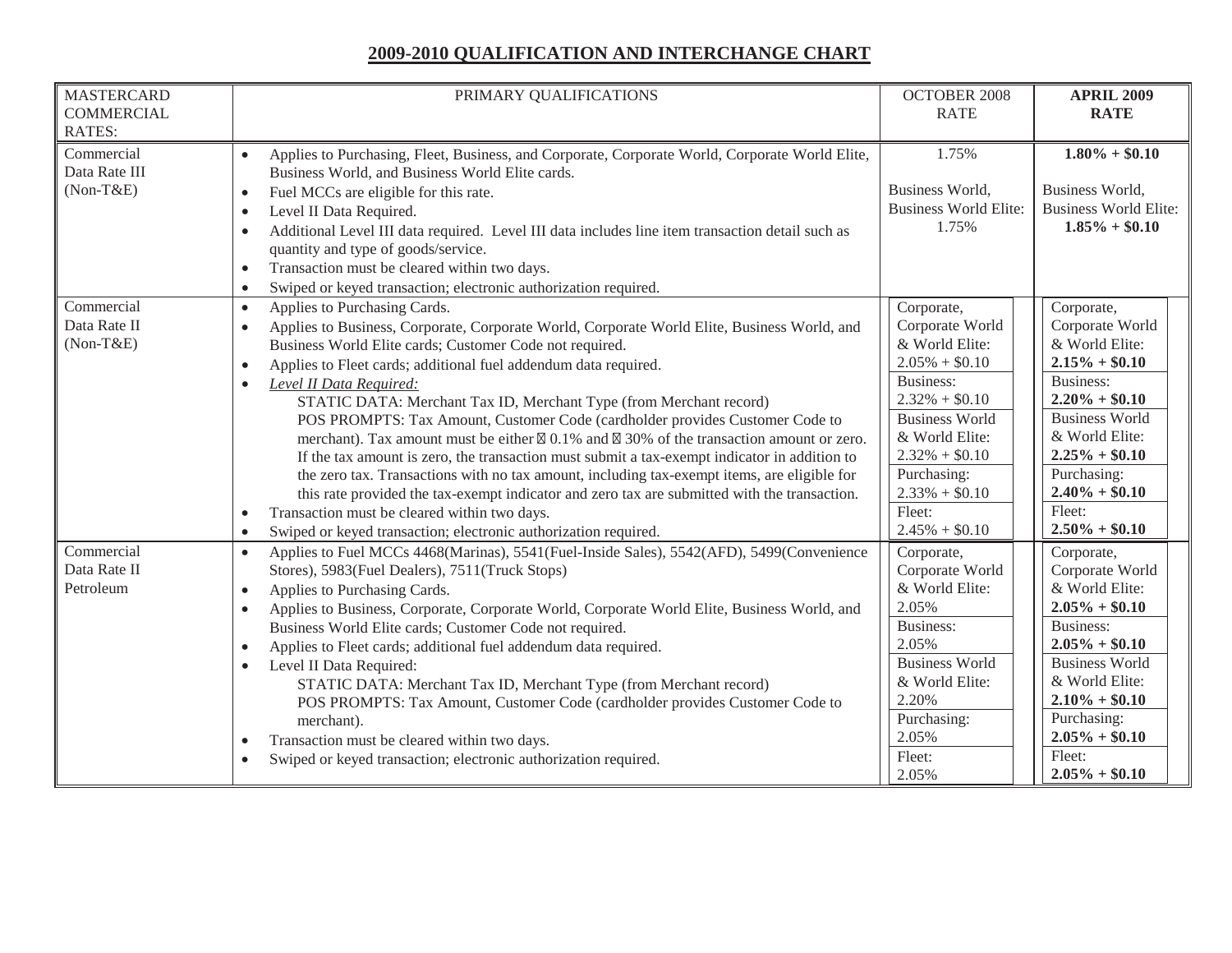| <b>MASTERCARD</b><br><b>COMMERCIAL</b><br><b>RATES:</b> | PRIMARY QUALIFICATIONS                                                                                                                                                                                                                                                                                                                                                                                                                                                                                                                                                                                                              | OCTOBER 2008<br><b>RATE</b>                                                            | <b>APRIL 2009</b><br><b>RATE</b>                                                                 |
|---------------------------------------------------------|-------------------------------------------------------------------------------------------------------------------------------------------------------------------------------------------------------------------------------------------------------------------------------------------------------------------------------------------------------------------------------------------------------------------------------------------------------------------------------------------------------------------------------------------------------------------------------------------------------------------------------------|----------------------------------------------------------------------------------------|--------------------------------------------------------------------------------------------------|
| Commercial<br>Data Rate I<br>$(Non-T&E)$                | Applies to Business, Corporate, Purchasing and Fleet, Corporate World, Corporate World<br>$\bullet$<br>Elite, Business World, and Business World Elite cards.<br>Transaction must be cleared within two days.<br>$\bullet$<br>Swiped or keyed transaction; electronic authorization required.<br>$\bullet$                                                                                                                                                                                                                                                                                                                          | $2.65\% + $.10$<br>Business World,<br><b>Business World Elite:</b><br>$2.65\% + $0.10$ | $2.65\% + $.10$<br>Business World,<br><b>Business World Elite:</b><br>$2.70\% + $0.10$           |
| Commercial<br>Large Ticket I<br>$(Non-T&E)$             | Applies to Business, Corporate, Purchasing and Fleet, Corporate World, Corporate World<br>$\bullet$<br>Elite, Business World, and Business World Elite cards.<br>Applies to transactions $\boxtimes$ \$25,000.00 with applicable minimums listed below.<br>$\bullet$<br>Transaction must be $> $10,000.00$ for Business World and World Elite cards and \$7273.00 for<br>$\bullet$<br>all other Commercial cards.<br>Transaction must be cleared within 24 hours of the authorization; electronic authorization<br>$\bullet$<br>required. Transaction may be swiped or keyed.<br>Level II and Level III Data REQUIRED.<br>$\bullet$ | $1.20\% + $40$<br>Business World,<br><b>Business World Elite:</b><br>$1.35\% + $40$    | $1.25\% + $40$<br>Business World,<br><b>Business World Elite:</b><br>$1.30\% + $40$              |
| Commercial<br>Large Ticket II<br>$(Non-T&E)$            | Applies to Business, Corporate, Purchasing and Fleet, Corporate World, Corporate World<br>$\bullet$<br>Elite, Business World, and Business World Elite cards.<br>Applies to transactions > $$25,000.00$ and $$100,000.00$ .<br>$\bullet$<br>Transaction must be settled within 24 hours of the authorization; electronic authorization<br>$\bullet$<br>required. Transaction may be swiped or keyed.<br>Level II and Level III Data REQUIRED.<br>$\bullet$                                                                                                                                                                          | $1.20\% + $40$<br>Business World,<br><b>Business World Elite:</b><br>$1.35\% + $40$    | $1.25\% + $40$<br>Business World,<br><b>Business World Elite:</b><br>$1.30\% + $40$              |
| Commercial<br>Large Ticket III<br>$(Non-T&E)$           | Applies to Business, Corporate, Purchasing and Fleet, Corporate World, Corporate World<br>$\bullet$<br>Elite, Business World, and Business World Elite cards.<br>Applies to transactions $> $100,000.00$ .<br>$\bullet$<br>Transaction must be settled within 24 hours of the authorization; electronic authorization<br>$\bullet$<br>required. Transaction may be swiped or keyed.<br>Level II and Level III Data REQUIRED.<br>$\bullet$                                                                                                                                                                                           | $1.20\% + $40$<br>Business World,<br><b>Business World Elite:</b><br>$1.35\% + $40$    | $1.25\% + $40$<br>Business World,<br><b>Business World Elite:</b><br>$1.30\% + $40$              |
| <b>Commercial Standard</b><br>(all merchants)           | Applies to Business, Corporate, Purchasing and Fleet, Corporate World, Corporate World<br>$\bullet$<br>Elite, Business World, and Business World Elite cards.<br>Transaction must be cleared within thirty days.<br>$\bullet$                                                                                                                                                                                                                                                                                                                                                                                                       | $2.95\% + $.10$<br>Business World,<br><b>Business World Elite:</b><br>$2.95\% + $.10$  | $2.95\% + $.10$<br><b>Business World,</b><br><b>Business World</b><br>Elite:<br>$3.00\% + $0.10$ |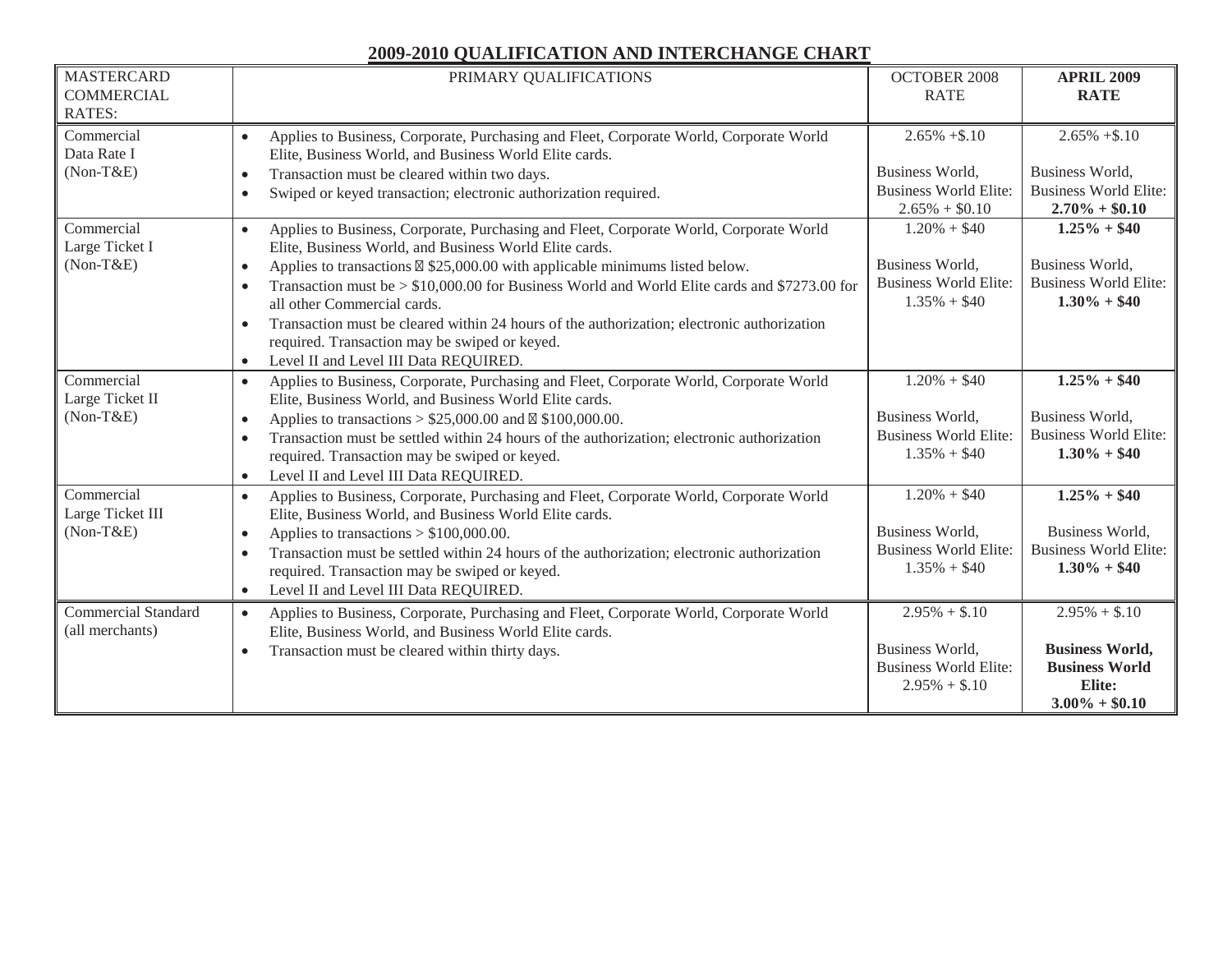| <b>MASTERCARD</b><br><b>COMMERCIAL</b><br><b>RATES:</b> | PRIMARY QUALIFICATIONS                                                                                                                                                                                                                                                                                                                                                                                                                                                                                                                                                                                                                                                                                                                 | <b>OCTOBER 2008</b><br><b>RATE</b>                                                       | <b>APRIL 2009</b><br><b>RATE</b>                                                                                                                                                                                                  |
|---------------------------------------------------------|----------------------------------------------------------------------------------------------------------------------------------------------------------------------------------------------------------------------------------------------------------------------------------------------------------------------------------------------------------------------------------------------------------------------------------------------------------------------------------------------------------------------------------------------------------------------------------------------------------------------------------------------------------------------------------------------------------------------------------------|------------------------------------------------------------------------------------------|-----------------------------------------------------------------------------------------------------------------------------------------------------------------------------------------------------------------------------------|
| Commercial T&E III<br>(T&E)                             | Electronic authorization; swiped or keyed.<br>$\bullet$<br>Business, Corporate, Purchasing and Fleet (Fleet only at non-fuel MCCs), Corporate World,<br>$\bullet$<br>Corporate World Elite, Business World, and Business World Elite cards.<br>Lodging, airline, passenger railway, and car rental merchants.<br>$\bullet$<br>Restaurant merchants are not eligible for this interchange rate.<br>$\bullet$<br>Appropriate T&E addendum data required (i.e. folio, check-in, check-out, etc.)<br>$\bullet$<br>Additional T&E data elements required (i.e. room rate, room tax, property phone #, etc.) Auto<br>$\bullet$<br>rental transactions must provide rental rate.<br>Transaction must be cleared within two days.<br>$\bullet$ | $2.15\% + $.10$<br>Business World,<br><b>Business World</b><br>Elite:<br>$2.30\% + $.10$ | Corporate, Corporate<br>World & World Elite:<br>$2.20\% + $0.10$<br><b>Business:</b><br>$2.30\% + $0.10$<br>Business World &<br>World Elite:<br>$2.35\% + $0.10$<br>Purchasing:<br>$2.50\% + $0.10$<br>Fleet:<br>$2.50\% + $0.10$ |
| Commercial T&E II<br>(T&E)                              | Electronic authorization; swiped or keyed.<br>$\bullet$<br>Business, Corporate, Purchasing and Fleet (Fleet only at non-fuel MCCs), Corporate World,<br>$\bullet$<br>Corporate World Elite, Business World, and Business World Elite cards.<br>Lodging, airline, passenger railway, and car rental merchants.<br>$\bullet$<br>Restaurant merchants are not eligible for this interchange rate.<br>$\bullet$<br>Appropriate T&E addendum data required (i.e. folio, check-in, check-out, etc.)<br>$\bullet$<br>Transaction must be cleared within two days.<br>$\bullet$                                                                                                                                                                | $2.20\% + $.10$<br>Business World,<br><b>Business World</b><br>Elite:<br>$2.35\% + $.10$ | Corporate, Corporate<br>World & World Elite:<br>$2.25\% + $0.10$<br><b>Business:</b><br>$2.35\% + $0.10$<br>Business World &<br>World Elite:<br>$2.40\% + $0.10$<br>Purchasing:<br>$2.55\% + $0.10$<br>Fleet:<br>$2.55\% + $0.10$ |
| Commercial T&E I<br>(T&E)                               | Electronic authorization; swiped or keyed.<br>$\bullet$<br>Business, Corporate, Purchasing and Fleet (Fleet only at non-fuel MCCs), Corporate World,<br>$\bullet$<br>Corporate World Elite, Business World, and Business World Elite cards.<br>Restaurant transactions.<br>$\bullet$<br>Applicable to lodging, airline, passenger railway, car rental merchants when addendum data is<br>$\bullet$<br>not provided.<br>Transaction must be cleared within two days.<br>$\bullet$                                                                                                                                                                                                                                                       | 2.35%<br>Business World,<br><b>Business World</b><br>Elite:<br>2.50%                     | Corporate, Corporate<br>World & World Elite:<br>$2.40\% + $0.00$<br><b>Business:</b><br>$2.50\% + $0.00$<br>Business World &<br>World Elite:<br>$2.55\% + $0.00$<br>Purchasing:<br>$2.70\% + $0.00$<br>Fleet:<br>$2.70\% + $0.00$ |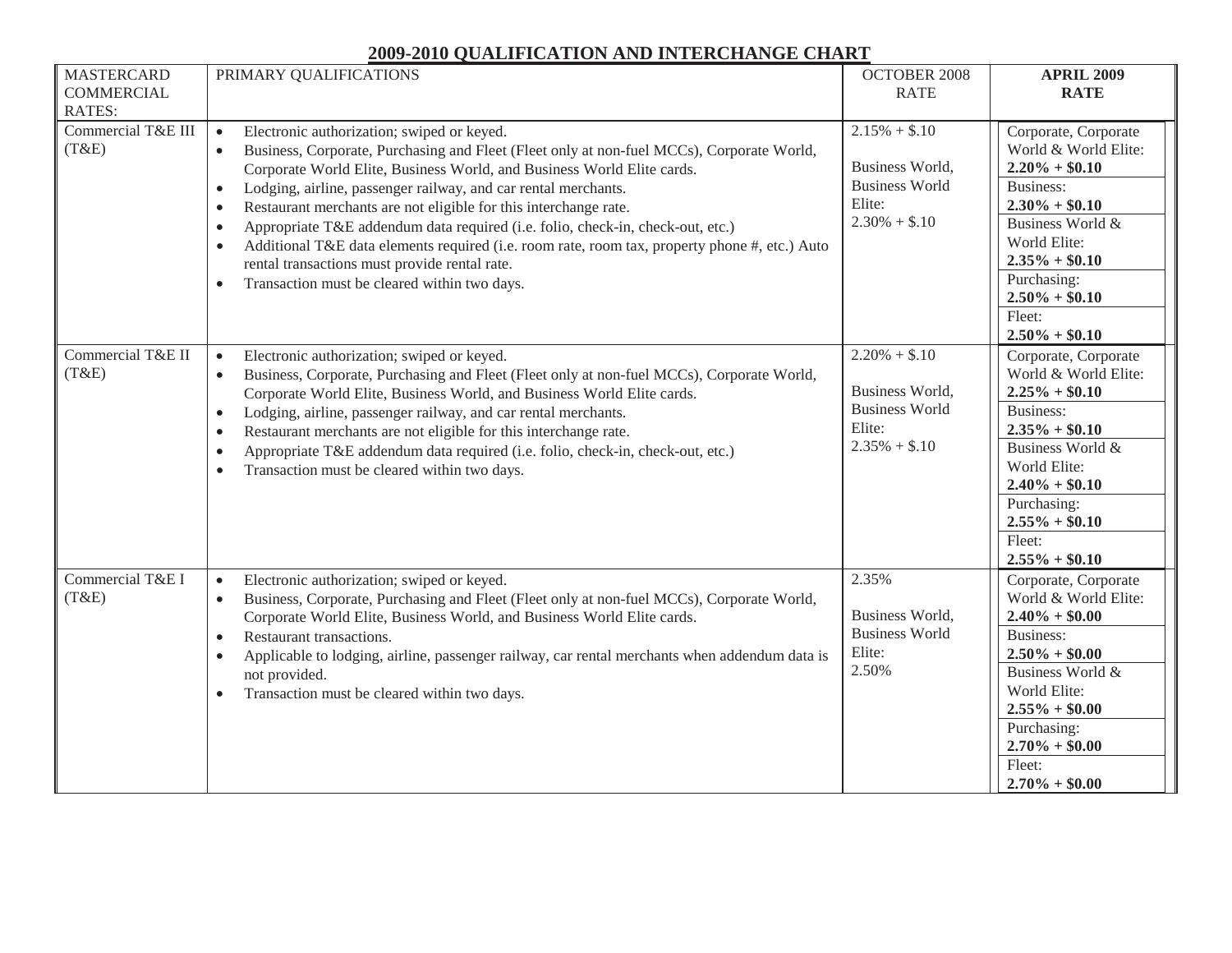MasterCard International rates apply to all merchants for transactions on Cards issued outside the US

| <b>MASTERCARD</b><br><b>INTERNATIONAL</b><br><b>RATES</b>                    | PRIMARY QUALIFICATIONS<br>This information is of February 19, 2009.                                                                                                                                                                                                                                                                                                      | <b>OCT 2008</b><br><b>RATE</b> | <b>APRIL 2009</b><br><b>RATE</b> |
|------------------------------------------------------------------------------|--------------------------------------------------------------------------------------------------------------------------------------------------------------------------------------------------------------------------------------------------------------------------------------------------------------------------------------------------------------------------|--------------------------------|----------------------------------|
| International<br>Electronic<br>(all merchants)                               | Card and cardholder must be present at time of transaction.<br>$\bullet$<br>Credit card must be swiped for authorizations and captured through the magnetic stripe reader on your<br>$\bullet$<br>electronic terminal.<br>Signature must be obtained on the credit card slip or printer receipt.<br>$\bullet$<br>Transaction must be settled within 5 days.<br>$\bullet$ | 1.61%                          | 1.61%                            |
| International<br>Standard<br>(all merchants)                                 | Transaction is keyed.<br>$\bullet$<br>Transaction settled after 5 days.<br>$\bullet$                                                                                                                                                                                                                                                                                     | $2.14\% + $.10$                | $2.14\% + $.10$                  |
| International<br>Commercial<br>Purchasing<br>Data Rate II<br>(all merchants) | Applies to Purchasing/Fleet (excluding fuel MCCs for Fleet) cards only.<br>$\bullet$<br>Electronic authorization required.<br>$\bullet$<br>Level II data required.<br>$\bullet$<br>Transaction must be settled within 4 days.<br>$\bullet$                                                                                                                               | 1.55%                          | 1.70%                            |
| International<br>Commercial<br>Purchasing<br>(all merchants)                 | Applies to Purchasing/Fleet cards only.<br>$\bullet$<br>Electronic authorization required.<br>$\bullet$<br>Transaction must be settled within 30 days.<br>$\bullet$                                                                                                                                                                                                      | 2.30%                          | 2.45%                            |
| International<br>Commercial<br>Purchasing<br>(Large Ticket)<br>$(Non-T&E)$   | Same as above, except transaction must be $>$ \$3000.<br>$\bullet$<br>Electronic authorization required.<br>$\bullet$<br>Transaction must be settled within 30 days.<br>$\bullet$                                                                                                                                                                                        | $.75\% + $30$                  | $.90\% + $30$                    |
| International<br>Commercial<br>(all merchants)                               | Applies to MC Business/Corporate cards only.<br>$\bullet$<br>Transaction must be settled within 30 days.<br>$\bullet$                                                                                                                                                                                                                                                    | 2.30%                          | 2.45%                            |
| International<br>Merchant UCAF<br>(all merchants)                            | THIS RATE IS FOR TRANSACTIONS THAT ARE PURCHASED OVER THE INTERNET.<br>UCAF = Universal Cardholder Authentication Field<br>Applies to transactions when Merchant participates in Secure E-Commerce transaction utilizing 3-D<br>secure processing MasterCard SecureCode.<br>All requirements of Merit I.                                                                 | $1.95\% + $.10$                | $1.95\% + $.10$                  |
| International<br><b>Full UCAF</b><br>(all merchants)                         | THIS RATE IS FOR TRANSACTIONS THAT ARE PURCHASED OVER THE INTERNET.<br>UCAF = Universal Cardholder Authentication Field<br>Applies to transactions when both Merchant & Issuer participate in Secure E-Commerce transaction<br>$\bullet$<br>utilizing 3-D secure processing MasterCard SecureCode.<br>All requirements of Merit I.<br>$\bullet$                          | $2.05\% + $.10$                | $2.05\% + $.10$                  |